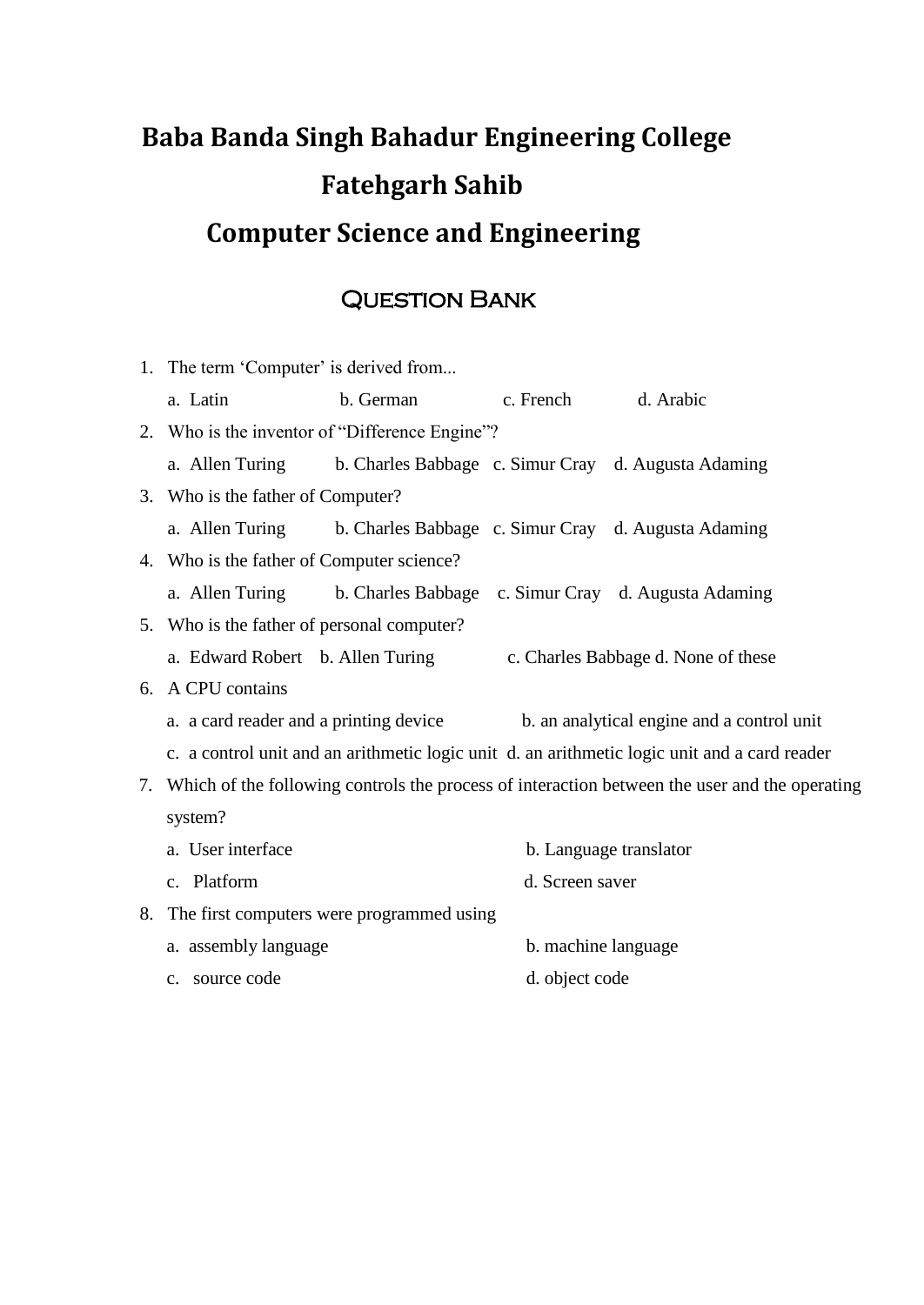| 9.  is a combination of hardware and software that facilitates the sharing of information |                                                 |             |  |  |  |
|-------------------------------------------------------------------------------------------|-------------------------------------------------|-------------|--|--|--|
| between computing devices.                                                                |                                                 |             |  |  |  |
| b. peripheral<br>a. network                                                               | c. expansion board d. digital device            |             |  |  |  |
| 10. Coded entries which are used to gain access to a computer system are called           |                                                 |             |  |  |  |
| a. Entry codes<br>b. Passwords                                                            | c. Security commands d. Code words              |             |  |  |  |
| 11. Which of the following statements is true?                                            |                                                 |             |  |  |  |
| a. Minicomputer works faster than Microcomputer                                           |                                                 |             |  |  |  |
|                                                                                           | b. Microcomputer works faster than Minicomputer |             |  |  |  |
| c. Speed of both the computers is the same                                                |                                                 |             |  |  |  |
| d. The speeds of both these computers cannot be compared with the speed of advanced       |                                                 |             |  |  |  |
| 12. You organize files by storing them in                                                 |                                                 |             |  |  |  |
| a. archives<br>b. folders                                                                 | c. indexes                                      | d. lists    |  |  |  |
| 13. What type of resource is most likely to be a shared common resource in a computer     |                                                 |             |  |  |  |
| Network?                                                                                  |                                                 |             |  |  |  |
| a. Printers<br>b. Speakers                                                                | c. Floppy disk drives d. Keyboards              |             |  |  |  |
| 14. Which device is required for the Internet connection?                                 |                                                 |             |  |  |  |
| a. Joystick<br>b. Modem                                                                   | c. CD Drive                                     | d. NIC Card |  |  |  |
| 15. What is a light pen?                                                                  |                                                 |             |  |  |  |
| a. A Mechanical Input device                                                              | b. Optical input device                         |             |  |  |  |
| c. Electronic input device                                                                | d. Optical output device                        |             |  |  |  |
| 16. UNIVAC is                                                                             |                                                 |             |  |  |  |
| a. Universal Automatic Computer                                                           | b. Universal Array Computer                     |             |  |  |  |
| c. Unique Automatic Computer                                                              | d. Unvalued Automatic Computer                  |             |  |  |  |
| 17. CD-ROM stands for                                                                     |                                                 |             |  |  |  |
| a. Compactable Read Only Memory                                                           | b. Compact Data Read Only Memory                |             |  |  |  |
| c. Compactable Disk Read Only Memory                                                      | d. Compact Disk Read Only Memory                |             |  |  |  |
| 18. ALU is                                                                                |                                                 |             |  |  |  |
| a. Arithmetic Logic Unit                                                                  | b. Array Logic Unit                             |             |  |  |  |
| c. Application Logic Unit                                                                 | d. None of above                                |             |  |  |  |
| 19. VGA is                                                                                |                                                 |             |  |  |  |
| a. Video Graphics Array                                                                   | b. Visual Graphics Array                        |             |  |  |  |
| c. Volatile Graphics Array                                                                | d. Video Graphics Adapter                       |             |  |  |  |
| 20. IBM 1401 is                                                                           |                                                 |             |  |  |  |
| a. First Generation Computer                                                              | b. Second Generation Computer                   |             |  |  |  |
| c. Third Generation Computer                                                              | d. Fourth Generation Computer                   |             |  |  |  |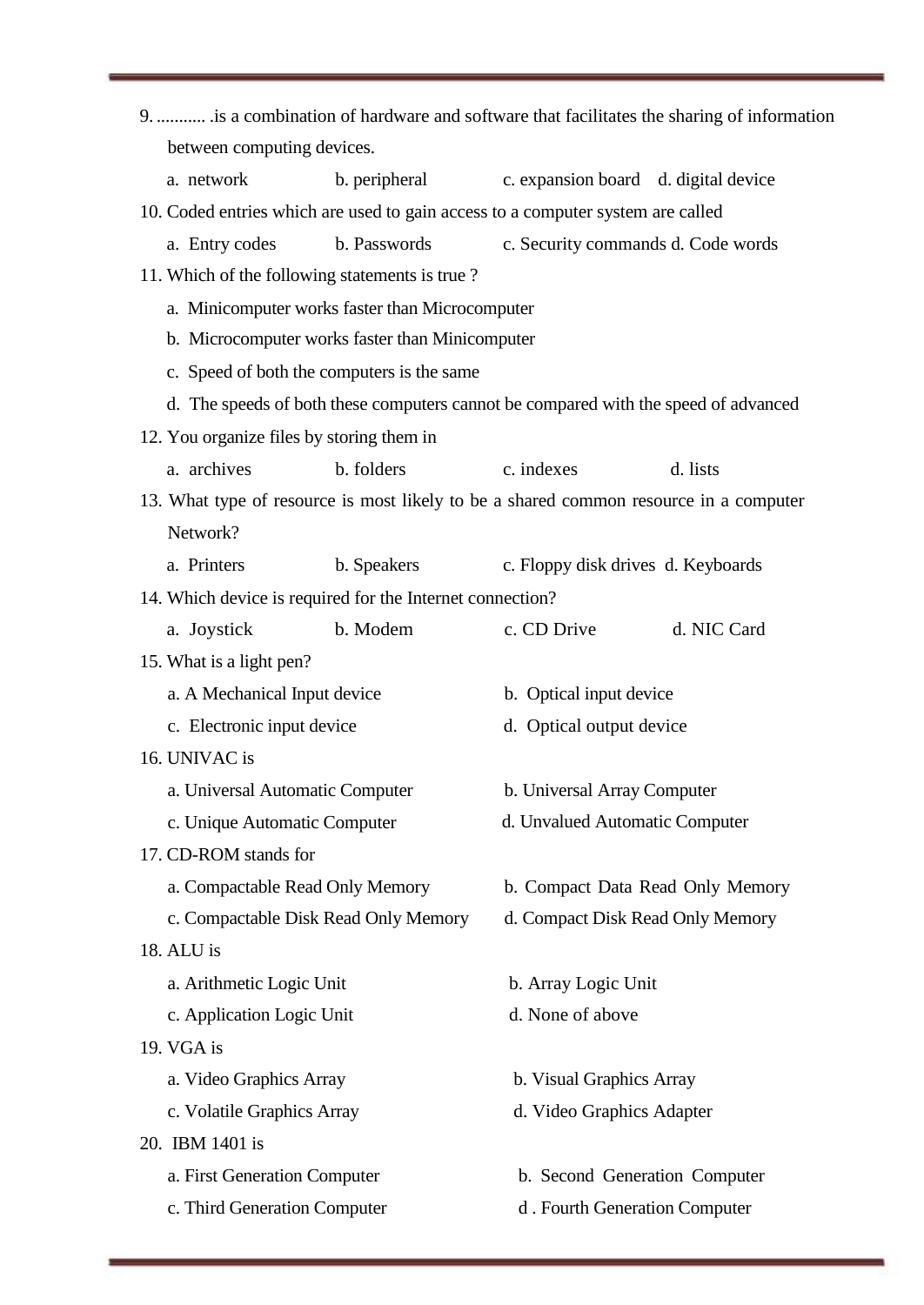| 21. MSI stands for<br>a. Medium Scale Integrated Circuits<br>c. Medium Scale Intelligent Circuit                                                                                                 | b. Medium System Integrated Circuits<br>d. Medium System Intelligent Circuit |  |  |  |
|--------------------------------------------------------------------------------------------------------------------------------------------------------------------------------------------------|------------------------------------------------------------------------------|--|--|--|
| 22. The capacity of 3.5 inch floppy disk is<br>a. 1.40 MB<br>b. 1.44 GB                                                                                                                          | c. 1.40 GB<br>d. 1.44 MB                                                     |  |  |  |
| 23. WAN stands for<br>a. Wap Area Network<br>c. Wide Array Net                                                                                                                                   | b. Wide Area Network<br>d. Wireless Area Network                             |  |  |  |
| 24. MICR stands for<br>a. Magnetic Ink Character Reader<br>c. Magnetic Ink Cases Reader                                                                                                          | b. Magnetic Ink Code Reader<br>d. None                                       |  |  |  |
| 25. EBCDIC stands for<br>a. Extended Binary Coded Decimal Interchange Code<br>b. Extended Bit Code Decimal Interchange Code<br>c. Extended Bit Case Decimal Interchange Code                     |                                                                              |  |  |  |
| d. Extended Binary Case Decimal Interchange Code<br>26. Which of the following is a part of the Central Processing Unit?                                                                         |                                                                              |  |  |  |
| a. Printer<br>c. Mouse                                                                                                                                                                           | b. Key board<br>d. Arithmetic & Logic unit                                   |  |  |  |
| 27. CAD stands for                                                                                                                                                                               |                                                                              |  |  |  |
| a. Computer aided design<br>c. Computer application in design<br>28. Junk e-mail is also called                                                                                                  | b. Computer algorithm for design<br>d. Computer analogue design              |  |  |  |
| a. spam<br>c. sniffer script<br>29. Hackers                                                                                                                                                      | b. spoof<br>d. spool                                                         |  |  |  |
| a. all have the same motive<br>b. break into other people's computers<br>c. may legally break into computers as long as they do not do any damage<br>d. are people who are allergic to computers |                                                                              |  |  |  |
| 30. What type of computers are client computers (most of the time) in a client-server system?<br>a. Mainframe                                                                                    | b. Mini-computer                                                             |  |  |  |
| c. Microcomputer                                                                                                                                                                                 | d. PDA                                                                       |  |  |  |
| 31. A computer cannot 'boot' if it does not have the                                                                                                                                             |                                                                              |  |  |  |
| a. Compiler                                                                                                                                                                                      | b. Loader                                                                    |  |  |  |
| c. Operating System                                                                                                                                                                              | d. Assembler                                                                 |  |  |  |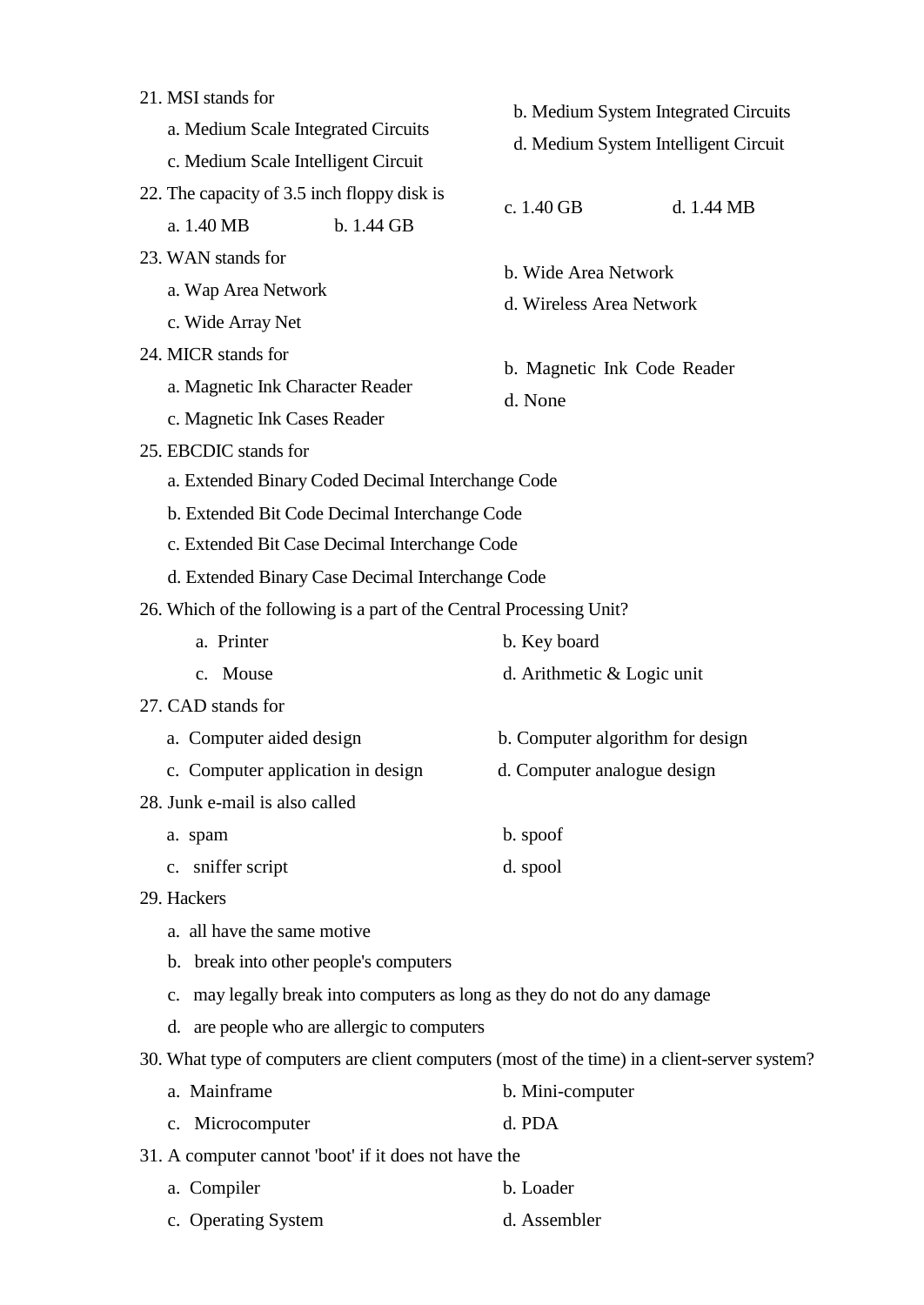| 32. The amount of vertical space between lines of text in a document is called                  |                                      |                   |                     |  |
|-------------------------------------------------------------------------------------------------|--------------------------------------|-------------------|---------------------|--|
| a. double-space                                                                                 | b. line spacing                      | c. single space   | d. vertical spacing |  |
| 33. Example of non-numeric data is                                                              |                                      |                   |                     |  |
| a. Employee address                                                                             | b. Examination score c. Bank balance |                   | d. All of these     |  |
| 34. What is embedded system?                                                                    |                                      |                   |                     |  |
| a. The programme which arrives by being wrapped in box.                                         |                                      |                   |                     |  |
| b. The programme which is the permanent part of the computer                                    |                                      |                   |                     |  |
| c. The computer which is the part of a big computer                                             |                                      |                   |                     |  |
| d. The computer and software system that control the machine                                    |                                      |                   |                     |  |
| 35. First page of Website is termed as-                                                         |                                      |                   |                     |  |
| a. Homepage                                                                                     | b. Index                             | c. JAVA script    | d. Bookmark         |  |
| 36.  Is the appearance of typed characters?                                                     |                                      |                   |                     |  |
| a. Size                                                                                         | b. Format                            | c. Point          | d. Colour           |  |
| 37. When a file is saved for the first time                                                     |                                      |                   |                     |  |
| a. a copy is automatically printed                                                              |                                      |                   |                     |  |
| b. it must be given a name to identify it                                                       |                                      |                   |                     |  |
| c. it does not need a name                                                                      |                                      |                   |                     |  |
| d. it only needs a name if it is not going to be printed                                        |                                      |                   |                     |  |
| 38. Office LANS, which are scattered geographically on large scale, can be connected by the use |                                      |                   |                     |  |
| of corporate                                                                                    |                                      |                   |                     |  |
| a. CAN<br>b. LAN                                                                                |                                      | c. DAN            | d. WAN              |  |
| 39. Where are data and programme stored when the processor uses them?                           |                                      |                   |                     |  |
| a. Main memory                                                                                  | b. Secondary memory                  |                   |                     |  |
| c. Disk memory                                                                                  | d. Programme memory                  |                   |                     |  |
| 40.  represents raw facts, where-as  is data made meaningful.                                   |                                      |                   |                     |  |
| a. Information, reporting                                                                       | b. Data, information                 |                   |                     |  |
| c. Information, bits                                                                            | d. Records, bytes                    |                   |                     |  |
| 41. What characteristic of read-only memory (ROM) makes it useful?                              |                                      |                   |                     |  |
| a. ROM information can be easily updated.                                                       |                                      |                   |                     |  |
| b. Data in ROM is non-volatile, that is, it remains there even without electrical power.        |                                      |                   |                     |  |
| c. ROM provides very large amounts of inexpensive data storage.                                 |                                      |                   |                     |  |
| d. ROM chips are easily swapped between different brands of computers.                          |                                      |                   |                     |  |
| 42. What do you call the programs that are used to find out possible faults and their causes?   |                                      |                   |                     |  |
| a. operating system extensions                                                                  |                                      | b. cookies        |                     |  |
| c. diagnostic software                                                                          |                                      | d. boot diskettes |                     |  |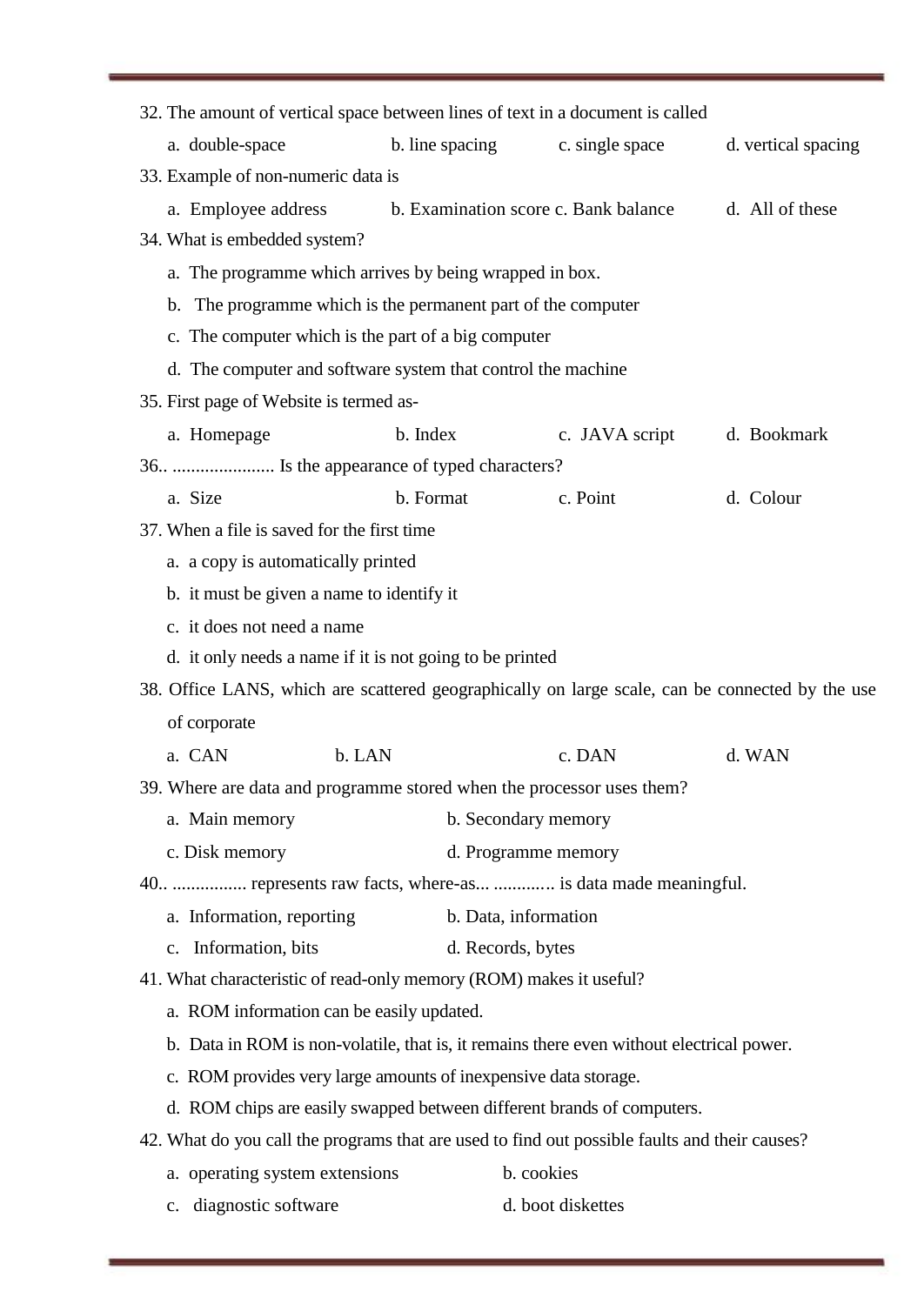| 43. Which programming languages are classified as low level languages?              |                             |  |  |  |
|-------------------------------------------------------------------------------------|-----------------------------|--|--|--|
| a. BASIC, COBOL, Fortran                                                            | b. Prolog                   |  |  |  |
| c. $C, C++$                                                                         | d. Assembly languages       |  |  |  |
| 44. Which of the following is not anti-viruses' software?                           |                             |  |  |  |
| a. NAV                                                                              | b. F-Prot                   |  |  |  |
| c. Oracle                                                                           | d. McAfee                   |  |  |  |
| 45. Which device is required for the Internet connection?                           |                             |  |  |  |
| Joystick<br>a.                                                                      | b. Modem                    |  |  |  |
| c. CD Drive                                                                         | d. NIC Card                 |  |  |  |
| 46. What does DMA stand for?                                                        |                             |  |  |  |
| a. A. Distinct Memory Access b. Direct Memory Access                                |                             |  |  |  |
| c. Direct Module Access                                                             | d. Direct Memory Allocation |  |  |  |
| 47. Which of the following is a storage device?                                     |                             |  |  |  |
| a. Tape                                                                             | b. Hard Disk                |  |  |  |
| <b>Floppy Disk</b><br>$\mathbf{c}$ .                                                | d. All of the above         |  |  |  |
| 48. When did John Napier develop logarithm?                                         |                             |  |  |  |
| a. 1416                                                                             | b. 1614                     |  |  |  |
| 1641<br>$\mathbf{c}$ .                                                              | d. 1804                     |  |  |  |
|                                                                                     |                             |  |  |  |
| 680 KB<br>a.                                                                        | $b.680$ Bytes               |  |  |  |
| 680 MB<br>$\mathbf{c}$ .                                                            | d. 680 GB                   |  |  |  |
| 50. MIS is designed to provide information needed for effective decision making by? |                             |  |  |  |
| Consumers<br>a.                                                                     | b. Workers                  |  |  |  |
| Foremen<br>c.                                                                       | d. Managers                 |  |  |  |
| 51. What is a light pen?                                                            |                             |  |  |  |
| Mechanical Input device<br>a.                                                       | b. Optical input device     |  |  |  |
| Electronic input device<br>c.                                                       | d. Optical output device    |  |  |  |
| 52. BCD is                                                                          |                             |  |  |  |
| a. Binary Coded Decimal                                                             | b. Bit Coded Decimal        |  |  |  |
| c. Binary Coded Digit                                                               | d. Bit Coded Digit          |  |  |  |
| 53. ASCII stands for                                                                |                             |  |  |  |
| a. American Stable Code for International Interchange                               |                             |  |  |  |
| b. American Standard Case for Institutional Interchange                             |                             |  |  |  |
| c. American Standard Code for Information Interchange                               |                             |  |  |  |
| d. American Standard Code for Interchange Information                               |                             |  |  |  |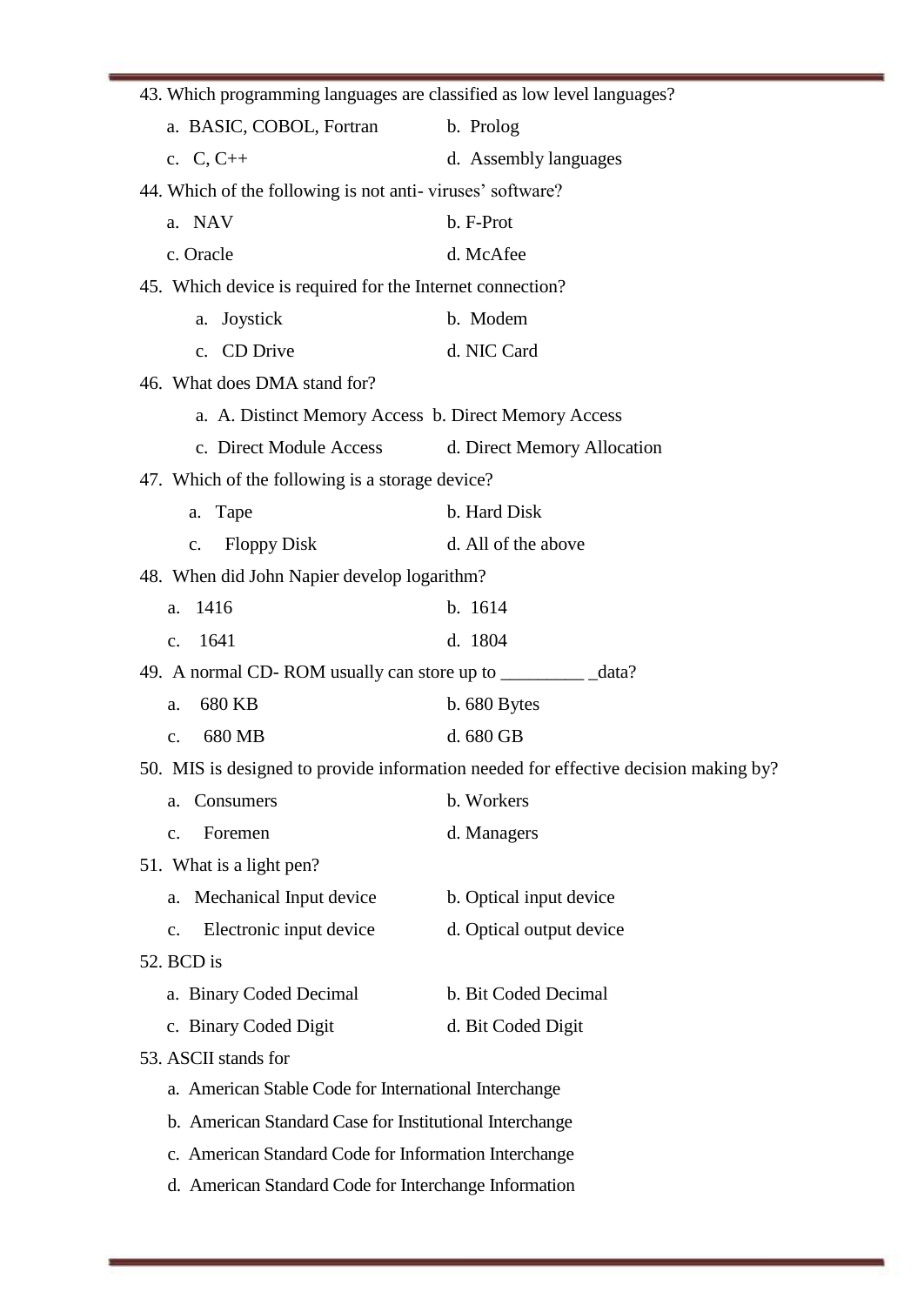| 54. Which of the following is first generation of computer?                    |                                             |  |  |
|--------------------------------------------------------------------------------|---------------------------------------------|--|--|
| a. EDSAC<br>b. IBM-1401                                                        | c. CDC-1604<br>d. ICL-2900                  |  |  |
| 55. Chief component of first generation computer was                           |                                             |  |  |
| a. Transistors                                                                 | b. Vacuum Tubes and Valves                  |  |  |
| c. Integrated Circuits                                                         | d. None of above                            |  |  |
| 56. FORTRAN is                                                                 |                                             |  |  |
| a. File Translation                                                            | b. Format Translation                       |  |  |
| c. Formula Translation                                                         | d. Floppy Translation                       |  |  |
| 57. EEPROM stands for                                                          |                                             |  |  |
| a. Electrically Erasable Programmable Read Only Memory                         |                                             |  |  |
| b. Easily Erasable Programmable Read Only Memory                               |                                             |  |  |
| c. Electronic Erasable Programmable Read Only Memory                           |                                             |  |  |
| d. None of the above                                                           |                                             |  |  |
| 58. Second Generation computers were developed during                          |                                             |  |  |
| 1949 to 1955<br>a.                                                             | b. 1956 to 1965                             |  |  |
| 1965 to 1970<br>$C_{\star}$                                                    | d. 1970 to 1990                             |  |  |
| 59. The computer size was very large in                                        |                                             |  |  |
| a. First Generation                                                            | b. Second Generation                        |  |  |
| c. Third Generation                                                            | d. Fourth Generation                        |  |  |
| 60. Microprocessors as switching devices are for which generation computers    |                                             |  |  |
| a. First Generation                                                            | b. Second Generation                        |  |  |
| c. Third Generation                                                            | d. Fourth Generation                        |  |  |
| 61. Which of the following devices can be sued to directly image printed text? |                                             |  |  |
| a. OCR                                                                         | b. OMR                                      |  |  |
| c. MICR                                                                        | d. All of above                             |  |  |
| 62. The output quality of a printer is measured by                             |                                             |  |  |
| a. Dot per inch                                                                | b. Dot per sq. inch                         |  |  |
| c. Dots printed per unit time                                                  | d. All of above                             |  |  |
| 63. In analogue computer                                                       |                                             |  |  |
| a. Input is first converted to digital form                                    | b. Input is never converted to digital form |  |  |
| c. Output is displayed in digital form                                         | d. All of above                             |  |  |
| 64. In latest generation computers, the instructions are executed              |                                             |  |  |
| a. Parallel only                                                               | b. Sequentially only                        |  |  |
| c. Both sequentially and parallel                                              | d. All of above                             |  |  |
| 65. Who designed the first electronics computer - ENIAC?                       |                                             |  |  |
| a. Van-Neumann                                                                 | b. Joseph M. Jacquard                       |  |  |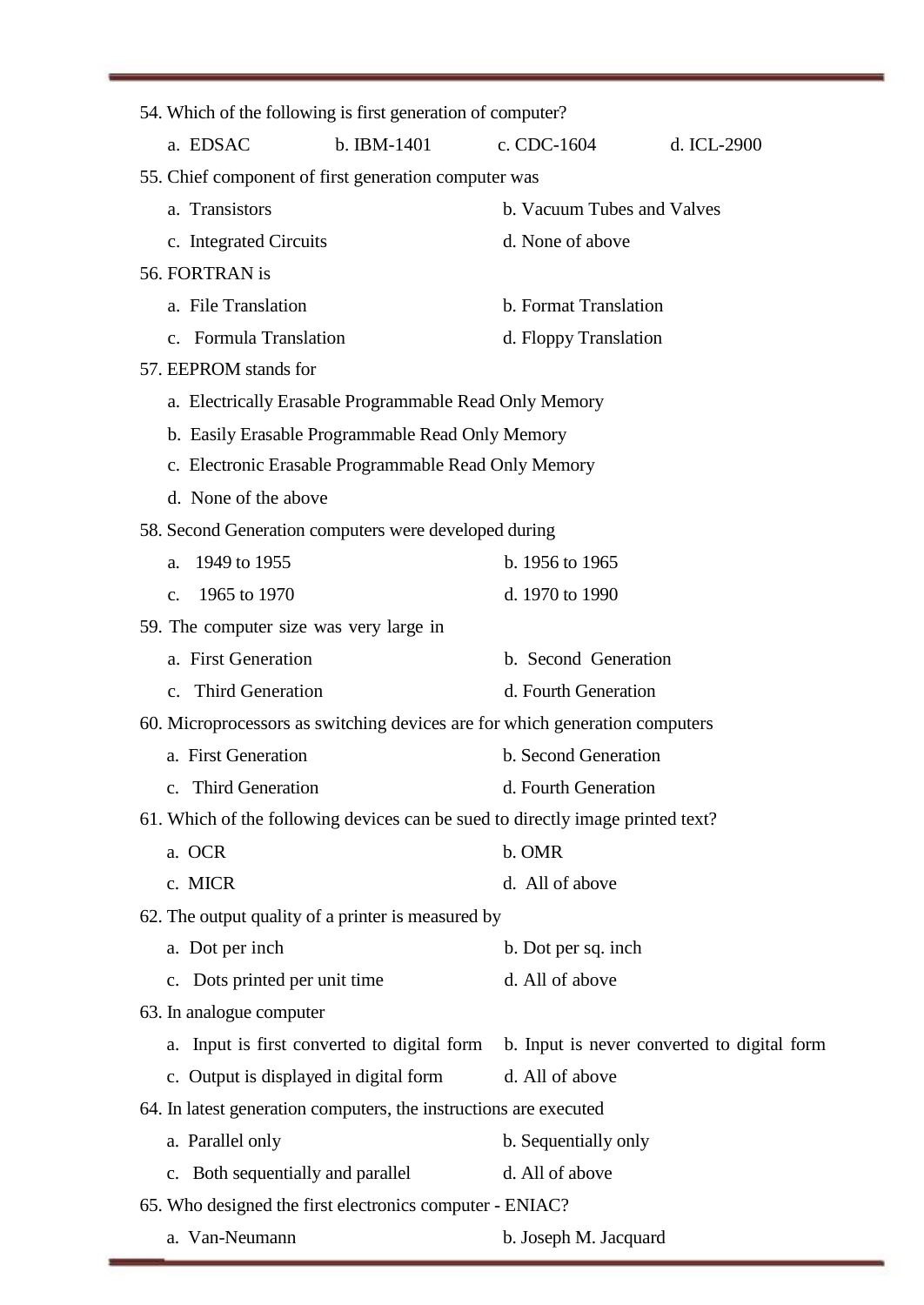| c. J. Presper Eckert and John W Mauchly d. All of above                                   |                                                                                                       |  |  |  |
|-------------------------------------------------------------------------------------------|-------------------------------------------------------------------------------------------------------|--|--|--|
| 66. Who invented the high level language "C"?                                             |                                                                                                       |  |  |  |
| a. Dennis M. Ritchie                                                                      | b. Niklaus Writh                                                                                      |  |  |  |
| c. Seymour Papert                                                                         | d. Donald Kunth                                                                                       |  |  |  |
|                                                                                           | 67. Personnel who design, program, operate and maintain computer equipment refers to                  |  |  |  |
| a. Console-operator                                                                       | b. Programmer                                                                                         |  |  |  |
| c. Peopleware                                                                             | d. System Analyst                                                                                     |  |  |  |
|                                                                                           | 68. When did arch rivals IBM and Apple Computers Inc. decide to join hands?                           |  |  |  |
| 1978<br>a.                                                                                | b. 1984                                                                                               |  |  |  |
| 1990<br>$C_{\bullet}$                                                                     | d. 1991                                                                                               |  |  |  |
|                                                                                           | 69. Human beings are referred to as Homosapinens, which device is called Sillico Sapiens?             |  |  |  |
| a. Monitor                                                                                | b. Hardware                                                                                           |  |  |  |
| c. Robot                                                                                  | d. Computer                                                                                           |  |  |  |
|                                                                                           | 70. An error in software or hardware is called a bug. What is the alternative computer jargon for it? |  |  |  |
| a. Leech                                                                                  | b. Squid                                                                                              |  |  |  |
| c. Slug                                                                                   | d. Glitch                                                                                             |  |  |  |
| 71. Modern Computer are very reliable but they are not                                    |                                                                                                       |  |  |  |
| a. Fast                                                                                   | b. Powerful                                                                                           |  |  |  |
| c. Infallible                                                                             | d. Cheap                                                                                              |  |  |  |
|                                                                                           | 72. What is the name of the display feature that highlights are of the screen which requires          |  |  |  |
| operator attention?                                                                       |                                                                                                       |  |  |  |
| a. Pixel                                                                                  | b. Reverse video                                                                                      |  |  |  |
| c. Touch screen                                                                           | d. Cursor                                                                                             |  |  |  |
| 73. Personal computers use a number of chips mounted on a main circuit board. What is the |                                                                                                       |  |  |  |
| common name for such boards?                                                              |                                                                                                       |  |  |  |
| a. Daughter board                                                                         | b. Motherboard                                                                                        |  |  |  |
| c. Father board                                                                           | d.Breadboard                                                                                          |  |  |  |
|                                                                                           | 74. In most IBM PCs, the CPU, the device drives, memory expansion slots and active components         |  |  |  |
| are mounted on a single board. What is the name of this board?                            |                                                                                                       |  |  |  |
| a. Motherboard                                                                            | b. Breadboard                                                                                         |  |  |  |
| c. Daughter board                                                                         | d. Grandmother board                                                                                  |  |  |  |
| 75. What is meant by a dedicated computer?                                                |                                                                                                       |  |  |  |
| a. Which is used by one person only                                                       | b. Which is assigned one and only one task                                                            |  |  |  |
| c. Which uses one kind of software                                                        | d. Which is meant for application software                                                            |  |  |  |
|                                                                                           |                                                                                                       |  |  |  |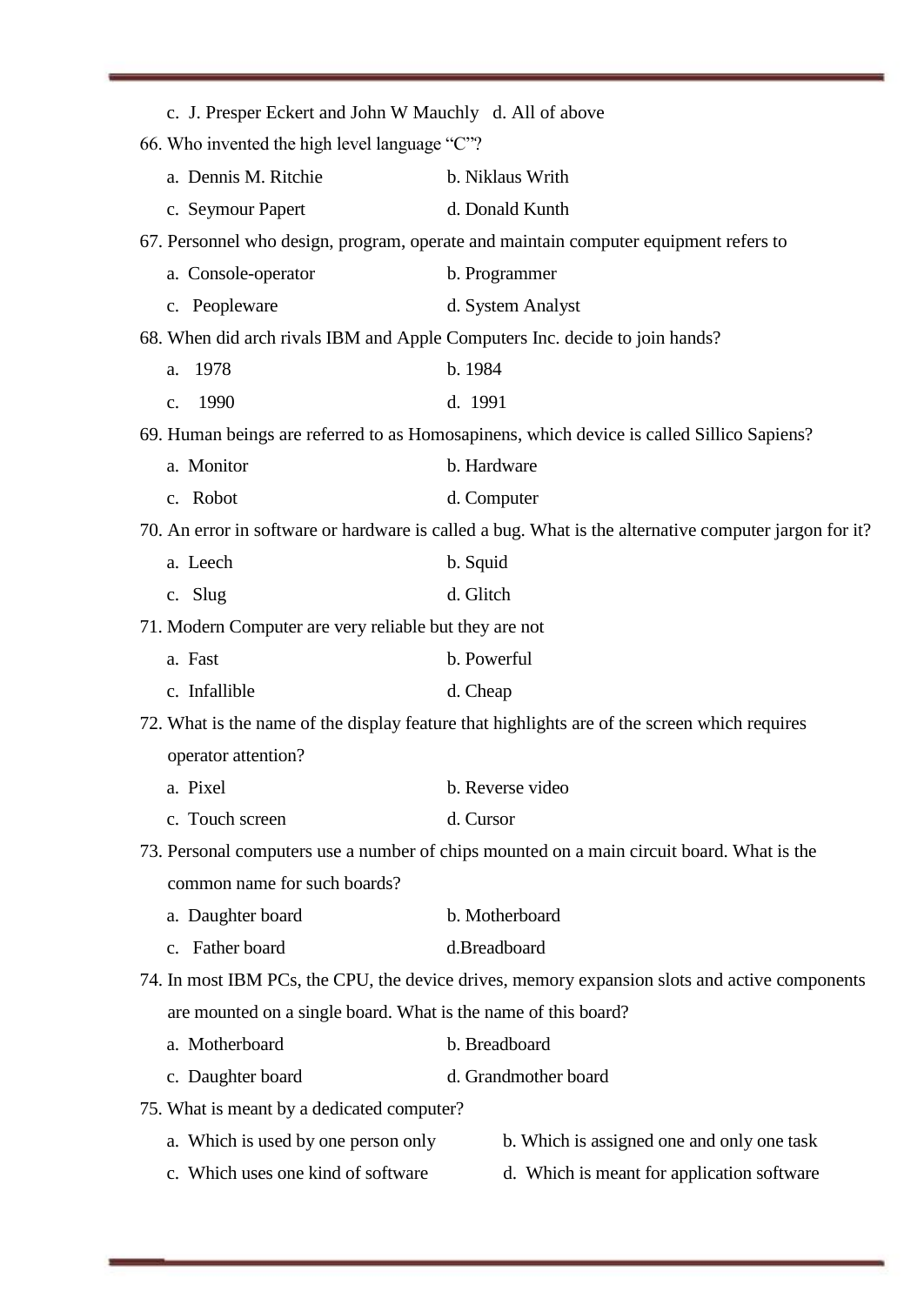| 76. The system unit of a personal computer typically contains all of the following except:      |                                                      |                                        |                                                                                                 |  |  |
|-------------------------------------------------------------------------------------------------|------------------------------------------------------|----------------------------------------|-------------------------------------------------------------------------------------------------|--|--|
| a. Microprocessor                                                                               |                                                      | b. Disk controller c. Serial interface | d. Modem                                                                                        |  |  |
| 77. A computer program that converts an entire program into machine language is called a/an     |                                                      |                                        |                                                                                                 |  |  |
| a. Interpreter                                                                                  | b. Simulator                                         | c. Compiler                            | d. Commander                                                                                    |  |  |
|                                                                                                 |                                                      |                                        | 78. A computer program that translates one program instructions at a time into machine language |  |  |
| is called a/an                                                                                  |                                                      |                                        |                                                                                                 |  |  |
| a. Interpreter                                                                                  | b. CPU                                               | c. Compiler                            | d. Simulator                                                                                    |  |  |
| 79. A small or intelligent device is so called because it contains within it a                  |                                                      |                                        |                                                                                                 |  |  |
| a. Computer                                                                                     |                                                      | b. Microcomputer c. Programmable       | d. Sensor                                                                                       |  |  |
| 80. A fault in a computer program which prevents it from working correctly is known as          |                                                      |                                        |                                                                                                 |  |  |
| a. Boot                                                                                         | b. Bug                                               | c. Biff                                | d. Strap                                                                                        |  |  |
| 81. A self replicating program, similar to a virus which was taken from a 1970s science fiction |                                                      |                                        |                                                                                                 |  |  |
|                                                                                                 | novel by John Bruner entitled the Shockwave Rider is |                                        |                                                                                                 |  |  |
| a. Bug                                                                                          | b. Vice                                              | c. Lice                                | d. Worm                                                                                         |  |  |
| 82. A state, is a bi-stable electronic circuit that has                                         |                                                      |                                        |                                                                                                 |  |  |
| a. Multivibrator                                                                                | b. Flip-flop                                         | c. Logic gates                         | d. laten                                                                                        |  |  |
| 83. Unwanted repetitious messages, such as unsolicited bulk e-mail is known as                  |                                                      |                                        |                                                                                                 |  |  |
| a. Spam                                                                                         | b. Trash                                             | c. Calibri                             | d. Courier                                                                                      |  |  |
| 84. DOS stands for                                                                              |                                                      |                                        |                                                                                                 |  |  |
| a. Disk Operating System                                                                        |                                                      | b. Disk operating session              |                                                                                                 |  |  |
| c. Digital Operating System                                                                     |                                                      | d. Digital Open system                 |                                                                                                 |  |  |
| 85. Who is the chief of Microsoft                                                               |                                                      |                                        |                                                                                                 |  |  |
| a. Babbage                                                                                      | b. Bill Gates                                        | c. Bill Clinton                        | d. none of these                                                                                |  |  |
| 86. Which of the following are input devices?                                                   |                                                      |                                        |                                                                                                 |  |  |
| a. Keyboard                                                                                     | b. Mouse                                             | c. Card reader                         | d. Any of these                                                                                 |  |  |
| 87. Examples of output devices are                                                              |                                                      |                                        |                                                                                                 |  |  |
| a. Screen                                                                                       | b. Printer                                           | c. Speaker                             | d. All of these                                                                                 |  |  |
| 88. Which of the following is also known as brain of computer                                   |                                                      |                                        |                                                                                                 |  |  |
| a. Control unit                                                                                 |                                                      | b. Central Processing unit             |                                                                                                 |  |  |
| c. Arithmetic and language unit                                                                 |                                                      | d. Monitor                             |                                                                                                 |  |  |
| 89. IBM stands for                                                                              |                                                      |                                        |                                                                                                 |  |  |
| a. Internal Business Management                                                                 |                                                      |                                        | b. International Business Management                                                            |  |  |
| c. International Business Machines                                                              |                                                      | d. Internal Business Machines          |                                                                                                 |  |  |
| 90  translates and executes program at run time line by line                                    |                                                      |                                        |                                                                                                 |  |  |
| a. Compiler                                                                                     |                                                      | b. Interpreter                         |                                                                                                 |  |  |
| c. Linker                                                                                       |                                                      | d. Loader                              |                                                                                                 |  |  |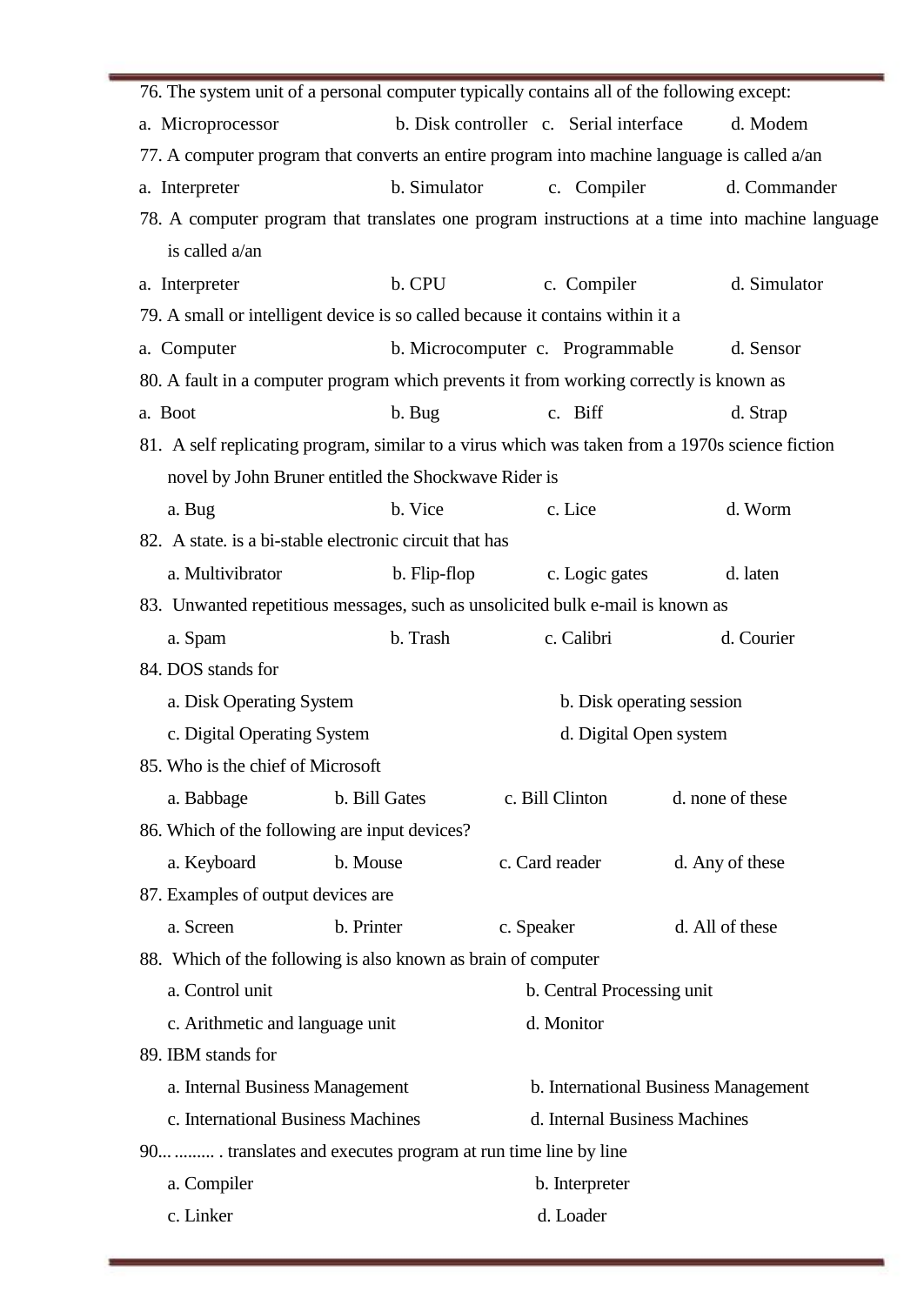| 91. is an OOP principle                                                  |                                                                              |                               |                                                                                          |
|--------------------------------------------------------------------------|------------------------------------------------------------------------------|-------------------------------|------------------------------------------------------------------------------------------|
| a. Structured programming                                                |                                                                              | b. Procedural programming     |                                                                                          |
| c. Inheritance                                                           |                                                                              | d. Linking                    |                                                                                          |
| 92. COBOL is widely used in application s                                |                                                                              |                               |                                                                                          |
| a. Commercial                                                            | b. Scientific                                                                | c. Space                      | d. Mathematical                                                                          |
| 93. RAM stands for                                                       |                                                                              |                               |                                                                                          |
| a. Random origin money                                                   |                                                                              | b. Random only memory         |                                                                                          |
| c. Read only memory                                                      |                                                                              | d. Random access memory       |                                                                                          |
| 94. 1 Byte =?                                                            |                                                                              |                               |                                                                                          |
| a. 8 bits                                                                | b. 4 bits                                                                    | c. 2 bits                     | d.9 bits                                                                                 |
| 95. SMPS stands for                                                      |                                                                              |                               |                                                                                          |
| a. Switched mode Power Supply                                            |                                                                              | b. Start mode power supply    |                                                                                          |
| c. Store mode power supply                                               |                                                                              | d. Single mode power supply   |                                                                                          |
| 96. The device used to carry digital data on analogue lines is called as |                                                                              |                               |                                                                                          |
| a. Modem                                                                 |                                                                              | b. Multiplexer                |                                                                                          |
| c. Modulator                                                             |                                                                              | d. Demodulator                |                                                                                          |
| 97. VDU is also called                                                   |                                                                              |                               |                                                                                          |
| a. Screen                                                                | b. Monitor                                                                   | c. Both $1 & 2$               | d. printer                                                                               |
| 98. BIOS stands for                                                      |                                                                              |                               |                                                                                          |
| a. Basic Input Output system                                             |                                                                              | b. Binary Input output system |                                                                                          |
| c. Basic Input Off system                                                |                                                                              | d. all the above              |                                                                                          |
| 99. Father of "C' programming language                                   |                                                                              |                               |                                                                                          |
| a. Dennis Ritchie                                                        |                                                                              | b. Prof John Keenly           |                                                                                          |
| c. Thomas Kurtz                                                          |                                                                              | d. Bill Gates                 |                                                                                          |
| 100.                                                                     |                                                                              |                               | The instructions that tell a computer how to carry out the processing tasks are referred |
| to as computer                                                           |                                                                              |                               |                                                                                          |
| a. programs                                                              | b. processors                                                                | c. input devices              | d. memory modules                                                                        |
| 101.                                                                     | An area of a computer that temporarily holds data waiting to be processed is |                               |                                                                                          |
| a. CPU                                                                   | b. Memory                                                                    | c. Storage                    | d. File                                                                                  |
|                                                                          |                                                                              |                               | 102.  is the key to close a selected drop -down list; cancel a command and close a       |
| dialog box.                                                              |                                                                              |                               |                                                                                          |
| a. TAB                                                                   | b. SHIFT                                                                     | c. ESC                        | d. F10                                                                                   |
| 103.  is the key we use to run the selected command.                     |                                                                              |                               |                                                                                          |
| a. SHIFT                                                                 | b. TAB                                                                       | c. ENTER                      | d. CTRL                                                                                  |
|                                                                          |                                                                              |                               |                                                                                          |
| a. F5                                                                    | b. F <sub>6</sub>                                                            | c. F9                         | d. F12                                                                                   |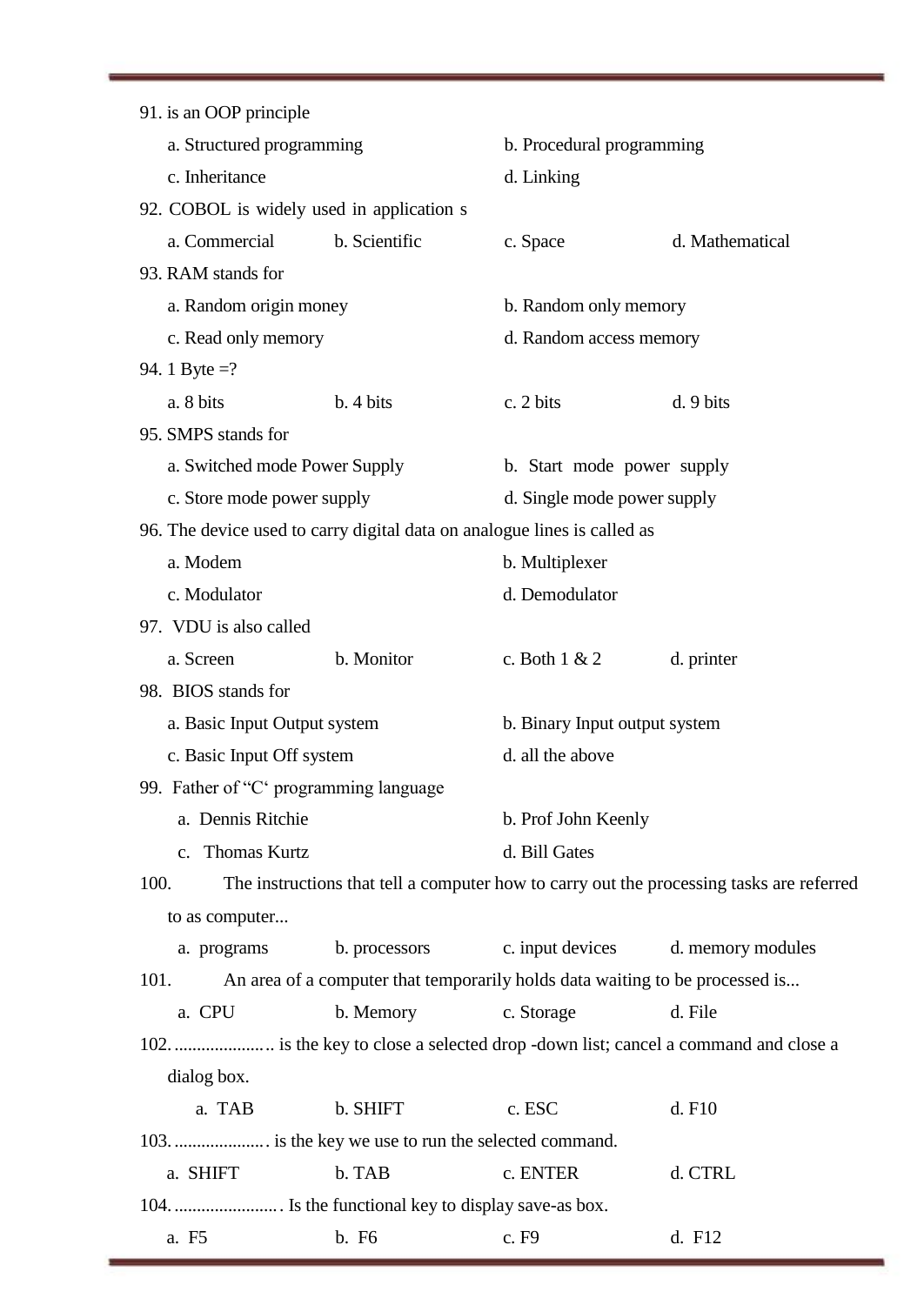| and use                                                      |                                           |                                                                                  |                                                                                     |  |
|--------------------------------------------------------------|-------------------------------------------|----------------------------------------------------------------------------------|-------------------------------------------------------------------------------------|--|
| a. processed b. graphs                                       |                                           | c. information d. presentation                                                   |                                                                                     |  |
|                                                              |                                           |                                                                                  | 106. The term   designates equipment that might be added to a computer system to    |  |
| enhance its functionality.                                   |                                           |                                                                                  |                                                                                     |  |
|                                                              |                                           |                                                                                  | a. digital device b. system add-on c. disk pack d. peripheral device                |  |
| 107.A   is a microprocessor -based computing device.         |                                           |                                                                                  |                                                                                     |  |
| a. personal computer                                         | b. mainframe                              | c. workstation d. server                                                         |                                                                                     |  |
|                                                              |                                           |                                                                                  |                                                                                     |  |
| a. factory                                                   |                                           |                                                                                  | b. operating room c. waiting room d. planning room                                  |  |
|                                                              |                                           | 109. Which of the following are the functions of a operating system              |                                                                                     |  |
| a. Allocates resources                                       |                                           | b. Monitors Activities                                                           |                                                                                     |  |
| c. Manages disks and files                                   |                                           | d. All of the above                                                              |                                                                                     |  |
| 110.                                                         |                                           |                                                                                  | To move a copy of file from one computer to another over a communication channel is |  |
| called?                                                      |                                           |                                                                                  |                                                                                     |  |
| a. File transfer                                             |                                           | b. File encryption                                                               |                                                                                     |  |
| c. File modification                                         |                                           | d. File copying                                                                  |                                                                                     |  |
| 111.                                                         |                                           |                                                                                  | The primary function of the   is to set up the hardware and load and start an       |  |
| operating system                                             |                                           |                                                                                  |                                                                                     |  |
| a. System Programs<br>b. BIOS                                |                                           |                                                                                  |                                                                                     |  |
| c. CP<br>d. Memory                                           |                                           |                                                                                  |                                                                                     |  |
| What kind of memory is both static and non-volatile?<br>112. |                                           |                                                                                  |                                                                                     |  |
| a. RAM                                                       |                                           | b. ROM<br>c. BIOS                                                                | d. CACHE                                                                            |  |
|                                                              |                                           |                                                                                  | 113.  is computer software designed to operate the computer hardware and to provide |  |
|                                                              | platform for running application software |                                                                                  |                                                                                     |  |
| a. Application software                                      |                                           |                                                                                  | b. System software                                                                  |  |
| c. Software                                                  |                                           |                                                                                  | d. Operating system                                                                 |  |
|                                                              |                                           | 114. The   is the amount of data that a storage device can move from the storage |                                                                                     |  |
|                                                              | medium to the Computer per second         |                                                                                  |                                                                                     |  |
| a. data migration rate                                       |                                           |                                                                                  | b. data digitizing rate                                                             |  |
| c. data transfer rate                                        |                                           |                                                                                  | d. data access rate                                                                 |  |
| 115.A device, which is not connected to CPU, is called as    |                                           |                                                                                  |                                                                                     |  |
| a. land-line device                                          |                                           |                                                                                  | b. On-line device                                                                   |  |
| c. Off-line device                                           |                                           | d. Device                                                                        |                                                                                     |  |
| 116. What is the other name for programmed chip?             |                                           |                                                                                  |                                                                                     |  |
| a. RAM                                                       | b. ROM                                    | c. LSIC                                                                          | d. PROM                                                                             |  |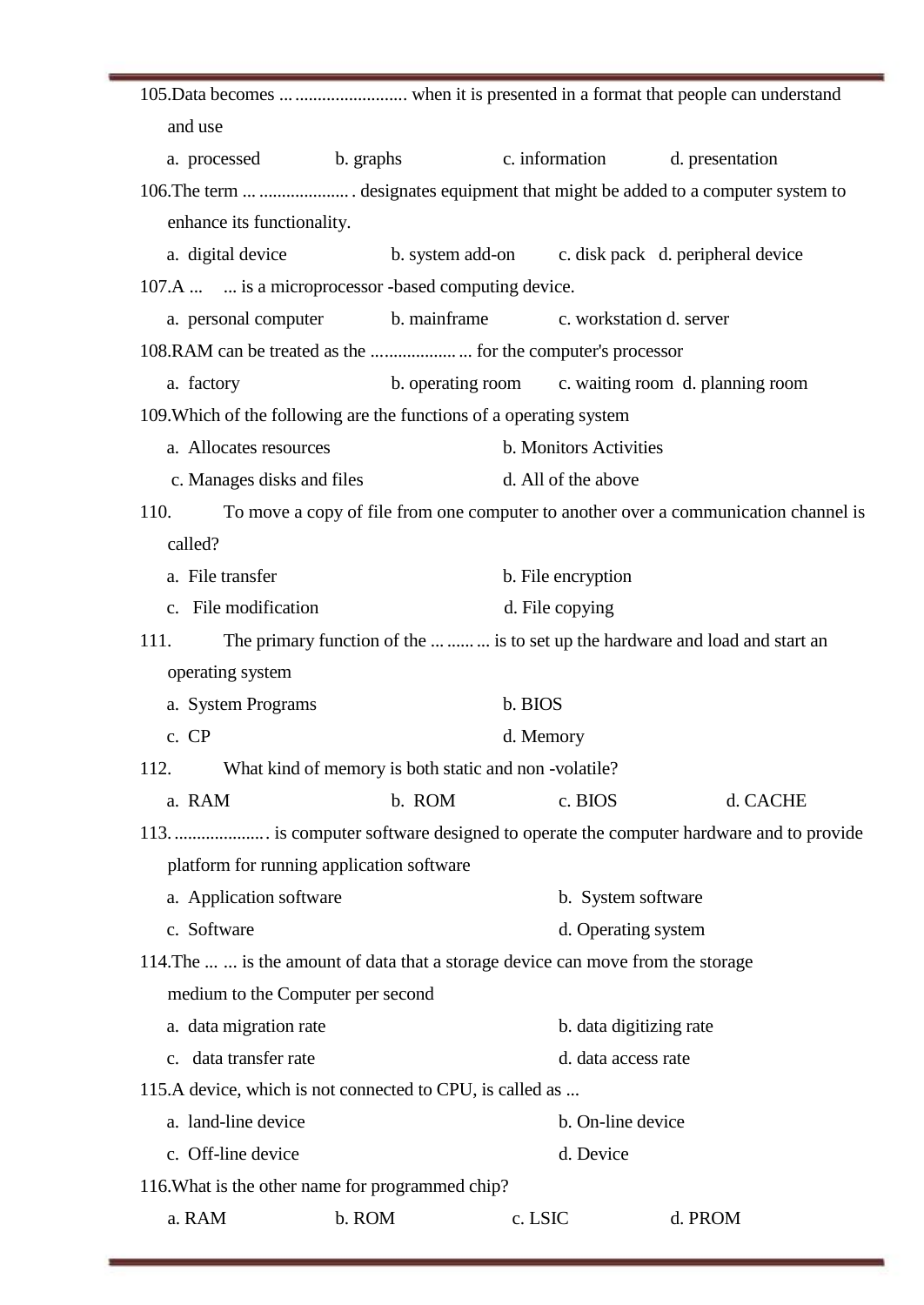| 117. | On-line real time systems become popular in  generation                            |                         |       |  |
|------|------------------------------------------------------------------------------------|-------------------------|-------|--|
|      | a. First Generation                                                                | b. Second Generation    |       |  |
|      | c. Third Generation                                                                | d. Fourth Generation    |       |  |
| 118. | You use $a(n)$ , such as a keyboard or mouse, to input information                 |                         |       |  |
|      | a. output device                                                                   | b. input device         |       |  |
|      | c. storage device                                                                  | d. processing device    |       |  |
|      |                                                                                    |                         |       |  |
|      | a. Sequential access                                                               | b. Random access        |       |  |
|      | c. Quick access                                                                    | d. All of the above     |       |  |
|      |                                                                                    |                         |       |  |
|      | tasks, jobs, or programs to run simultaneously                                     |                         |       |  |
|      | a. Multitasking                                                                    | b. Multithreading       |       |  |
|      | c. Multiprocessing                                                                 | d. Multicomputing       |       |  |
| 121. | The task of performing operations like arithmetic and logical operations is called |                         |       |  |
|      | a. Processing                                                                      | b. Storing              |       |  |
|      | c. Editing                                                                         | d. Sorting              |       |  |
| 122. | ALU and Control Unit jointly known as                                              |                         |       |  |
|      | a. RAM<br>b. ROM                                                                   | c. CPU                  | d. PC |  |
| 123. | RAM is an example of                                                               |                         |       |  |
|      | a. Secondary memory                                                                | b. Primary memory       |       |  |
|      | c. Main memory                                                                     | d. Both $(1)$ and $(2)$ |       |  |
|      | 124. Magnetic disk is an example of                                                |                         |       |  |
|      | a. Secondary memory                                                                | b. Primary memory       |       |  |
|      | c. Main memory                                                                     | d. Both $(1)$ and $(2)$ |       |  |
| 125. | Which one of the following is NOT a computer language                              |                         |       |  |
|      | a. MS-Excel                                                                        | b. BASIC                |       |  |
|      | c. COBOL                                                                           | $d. C++$                |       |  |
| 126. | RAM is also called as                                                              |                         |       |  |
|      | a. Read / Write Memory                                                             | b. Long Memory          |       |  |
|      | c. Permanent Memory                                                                | d. Primary Memory       |       |  |
|      |                                                                                    |                         |       |  |
|      | unit                                                                               |                         |       |  |
|      | a. Address                                                                         | b. Register             |       |  |

c. Number d. Memory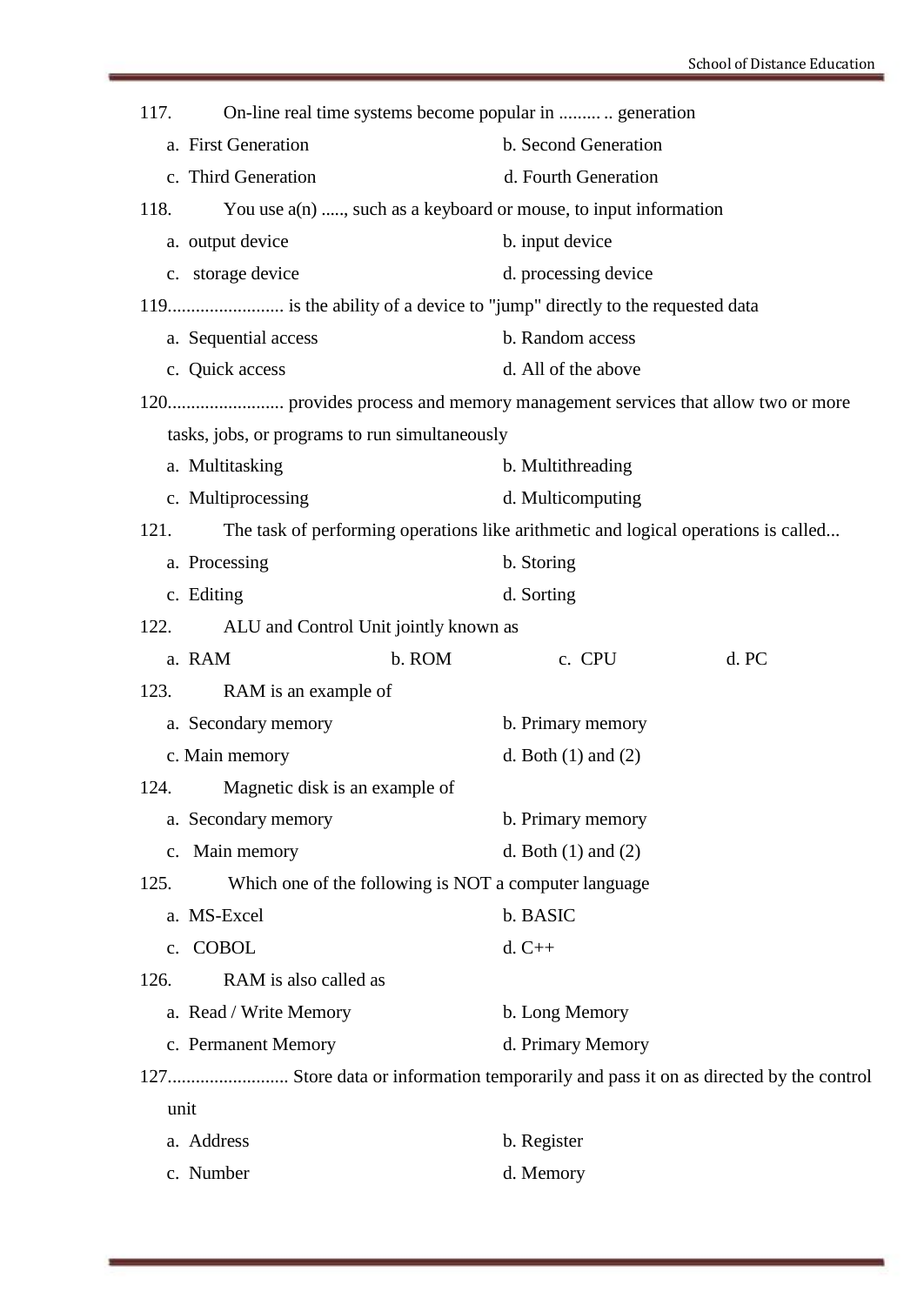| Select the Odd one<br>128.                      |                                                                                      |  |
|-------------------------------------------------|--------------------------------------------------------------------------------------|--|
| a. Operating system                             | b. Interpreter                                                                       |  |
| Compiler<br>$c_{\cdot}$                         | d. Assembler                                                                         |  |
| 129.                                            | A   is an additional set of commands that the computer displays after you make a     |  |
| selection from the main menu                    |                                                                                      |  |
| a. dialog box                                   | b. submenu                                                                           |  |
| c. menu selection                               | d. All of the above                                                                  |  |
| 130.<br>COBOL is an acronym for                 |                                                                                      |  |
|                                                 | a. Common Business Oriented Language b. Computer Business Oriented Language          |  |
|                                                 | c. Common Business Operated Language d. Common Business Organized Language           |  |
| 131.                                            | All of the following are examples of real security and privacy risks EXCEPT          |  |
| a. hackers                                      | b. Spam                                                                              |  |
| c. Viruses                                      | d. identity theft                                                                    |  |
| 132.                                            | Which of the following is NOT one of the four major data processing functions of a   |  |
| computer?                                       |                                                                                      |  |
| a. gathering data                               | b. processing data into information                                                  |  |
| c. analyzing the data or information            | d. storing the data or information                                                   |  |
| 133.                                            | All of the following are examples of storage devices EXCEPT :                        |  |
| a. hard disk drives                             | b. printers                                                                          |  |
| c. floppy disk drives                           | d. CD drives                                                                         |  |
| 134.<br>The CPU and memory are located on the : |                                                                                      |  |
| a. expansion board                              | b. motherboard                                                                       |  |
| c. storage device                               | d. output device                                                                     |  |
|                                                 |                                                                                      |  |
| intelligence that humans do                     |                                                                                      |  |
| a. Nanoscience                                  | b. Nanotechnology                                                                    |  |
| Simulation<br>$\mathbf{c}$ .                    | d. Artificial intelligence (Al)                                                      |  |
| 136.                                            | Servers are computers that provide resources to other computers connected to a:      |  |
| a. networked                                    | b. mainframe                                                                         |  |
| c. supercomputer                                | d. client                                                                            |  |
| 137.                                            | When creating a computer program, the    designs the structure of the program        |  |
| a. End user                                     | b. System Analyst                                                                    |  |
| Programmer<br>c.                                | d. All of the above                                                                  |  |
| 138.                                            | A computer program that converts an entire program into machine language at one time |  |
| is called a/ an                                 |                                                                                      |  |
| a. Interpreter                                  | b. simulator<br>c. characters<br>d. compiler                                         |  |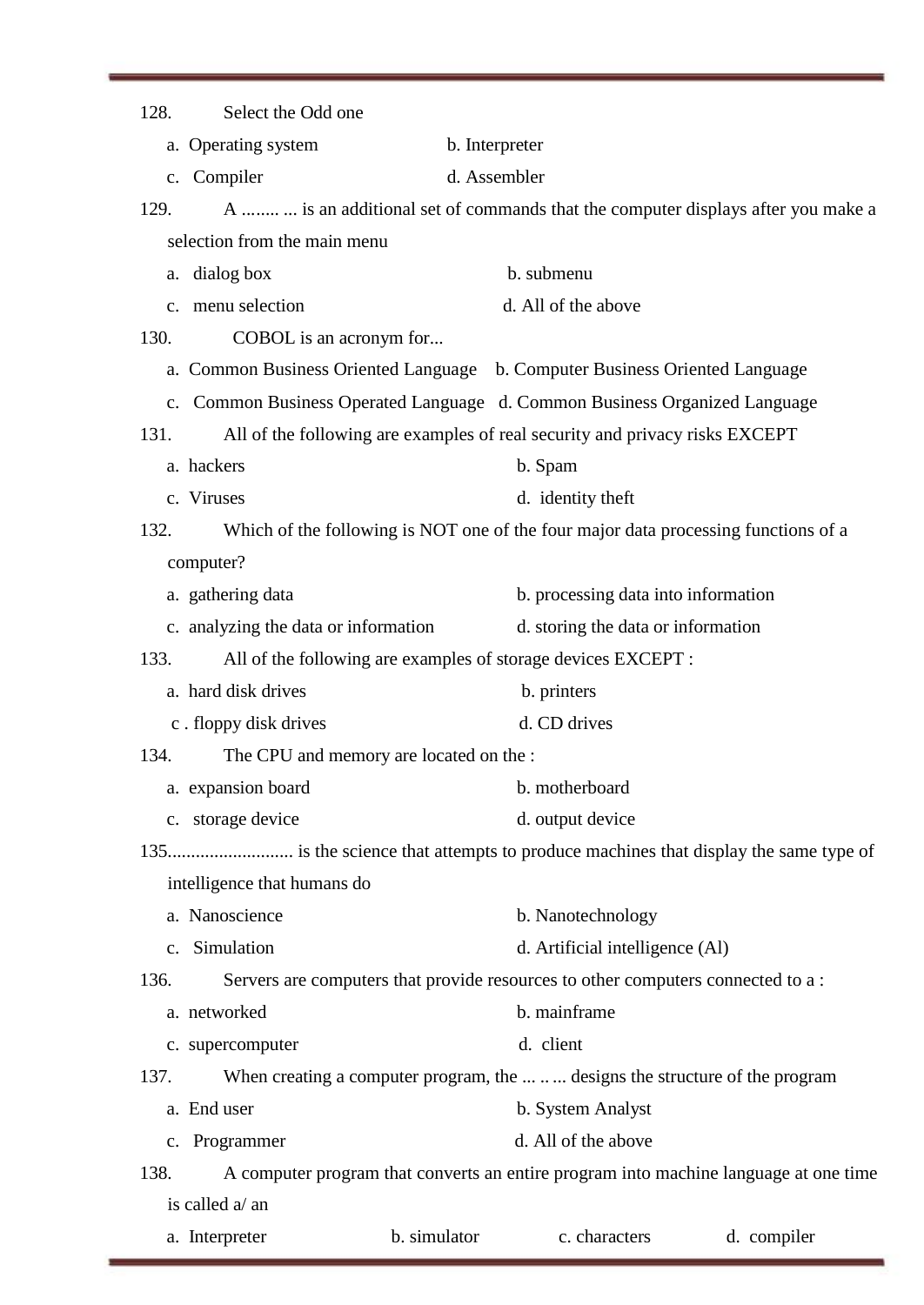| 139.                                                                                         |               | Computers process data into information by working exclusively with :                  |                  |  |  |  |
|----------------------------------------------------------------------------------------------|---------------|----------------------------------------------------------------------------------------|------------------|--|--|--|
| a. multimedia                                                                                | b. word       | c. numbers                                                                             | d. characters    |  |  |  |
| 140.                                                                                         |               | The difference between people with access to computers and the Internet and those      |                  |  |  |  |
| without this access is known as the :                                                        |               |                                                                                        |                  |  |  |  |
| a. digital divide                                                                            |               | b. Internet divide c. Web divide                                                       | d. E-illiteracy  |  |  |  |
| 141.                                                                                         |               | Computers manipulate data in many ways, and this manipulation is called                |                  |  |  |  |
| a. upgrading                                                                                 | b. processing | c. batching                                                                            | d. utilizing     |  |  |  |
| 142.                                                                                         |               | The ability to recover and read deleted or damaged files from a criminal's computer is |                  |  |  |  |
| an example of a law enforcement speciality called:                                           |               |                                                                                        |                  |  |  |  |
| a. robotics                                                                                  | b. simulation | c. computer forensics d. animation                                                     |                  |  |  |  |
| 143.                                                                                         |               | Where does most data go first with in a computer memory hierarchy?                     |                  |  |  |  |
| a. RAM                                                                                       | b. ROM        | c. BIOS                                                                                | d. CACHE         |  |  |  |
| 144.                                                                                         |               | Thedata mining technique derives rules from real-world case examples.                  |                  |  |  |  |
| a. Rule discover                                                                             |               | b. Signal processing                                                                   |                  |  |  |  |
| c. Neural nets                                                                               |               | d. Case-based reasoning                                                                |                  |  |  |  |
| 145.                                                                                         |               |                                                                                        |                  |  |  |  |
| a. Cookies<br>b. Plug-ins                                                                    |               |                                                                                        |                  |  |  |  |
| c. Scripts                                                                                   | d. ASPs       |                                                                                        |                  |  |  |  |
| 146Codes consisting of lines of varying widths or lengths that are computer-readable are     |               |                                                                                        |                  |  |  |  |
| known as-                                                                                    |               |                                                                                        |                  |  |  |  |
| a. an ASCII code                                                                             |               | b. a magnetic tape                                                                     |                  |  |  |  |
| an OCR scanner                                                                               |               | d. a bar code                                                                          |                  |  |  |  |
| 147. Why is it unethical to share copyrighted files with your friends?                       |               |                                                                                        |                  |  |  |  |
| a. It is not unethical, because it is legal.                                                 |               |                                                                                        |                  |  |  |  |
| b. It is unethical because the files are being given for free.                               |               |                                                                                        |                  |  |  |  |
| c. Sharing copyrighted files without permission breaks copyright laws.                       |               |                                                                                        |                  |  |  |  |
| d. It is not unethical because the files are being given for free.                           |               |                                                                                        |                  |  |  |  |
| 148. Reusable optical storage will typically have the acronym-                               |               |                                                                                        |                  |  |  |  |
| a. CD                                                                                        | b. DVD        | c. ROM                                                                                 | d. RW            |  |  |  |
| 149. The most common type of storage devices are-                                            |               |                                                                                        |                  |  |  |  |
| a. Steel                                                                                     | b. optical    | c. magnetic                                                                            | d. flash         |  |  |  |
| 150.A device that connects to a network without the use of cables is said to be-             |               |                                                                                        |                  |  |  |  |
| a. Distributed                                                                               | b. free       | c. centralized                                                                         | d. none of these |  |  |  |
| 151.A person who used his or her expertise to gain access to other people's computers to get |               |                                                                                        |                  |  |  |  |
| information illegally or do damage is a-                                                     |               |                                                                                        |                  |  |  |  |
| a. Hacker                                                                                    | b. spammer    | c. instant messenger d. programmer                                                     |                  |  |  |  |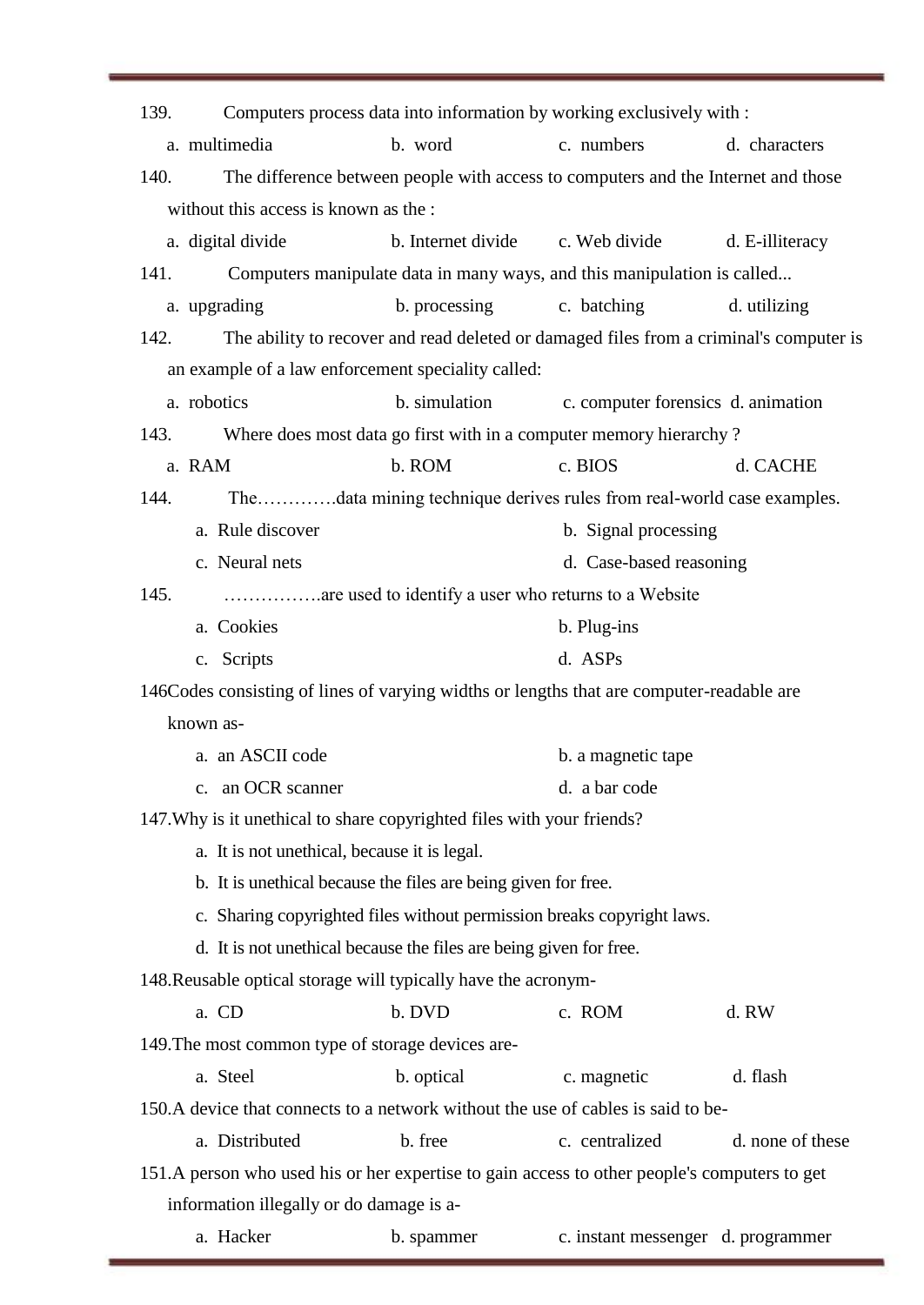| 152. To access properties of an object, the mouse technique to use is-                       |             |                               |                   |
|----------------------------------------------------------------------------------------------|-------------|-------------------------------|-------------------|
| a. Dragging                                                                                  | b. dropping | c. right-clicking             | d. shift-clicking |
| 153.A DVD is an example of a (n)-                                                            |             |                               |                   |
| a. hard disk                                                                                 |             | b. optical disc               |                   |
| c. output device                                                                             |             | d. solid-state storage device |                   |
| 154. The process of transferring files from a computer on the Internet to your computer is   |             |                               |                   |
| called                                                                                       |             |                               |                   |
| a. Downloading                                                                               |             | b. uploading                  |                   |
| c. FTP                                                                                       |             | d. JPEG                       |                   |
|                                                                                              |             |                               |                   |
| a. Tracking                                                                                  |             | b. Formatting                 |                   |
| c. Crashing                                                                                  |             | d. Allotting                  |                   |
| 156. Help Menu is available at which button?                                                 |             |                               |                   |
| a. End                                                                                       |             | b. Start                      |                   |
| c. Turnoff                                                                                   |             | d. Restart                    |                   |
| 157. The technology that stores only the essential instructions on a microprocessor chip and |             |                               |                   |
| thus enhances its speed is referred to as                                                    |             |                               |                   |
| a. CISC                                                                                      |             | b. RISC                       |                   |
| c. CD-ROM                                                                                    |             | d. Wi-Fi                      |                   |
| 158. Which is not a basic function of a computer?                                            |             |                               |                   |
| a. Store data                                                                                |             | b. Accept input               |                   |
| c. Process data                                                                              |             | d. Copy text                  |                   |
| 159. ASCII is a coding system that provides                                                  |             |                               |                   |
| 256 different characters<br>a.                                                               |             | b. 512 different characters   |                   |
| 1024 different characters<br>$C_{\bullet}$                                                   |             | d. 128 different characters   |                   |
| 160. Which part of the computer is directly involved in executing the instructions of the    |             |                               |                   |
| computer program?                                                                            |             |                               |                   |
| a. The scanner                                                                               |             | b. The main storage           |                   |
| c. The secondary storage                                                                     |             | d. The processor              |                   |
| 161. When a computer is switched on, the booting process performs                            |             |                               |                   |
| a. Integrity Test                                                                            |             | b. Power-On Self-Test         |                   |
| c. Correct Functioning Test                                                                  |             | d. Reliability Test           |                   |
| 162.A computer system that is old and perhaps not satisfactory is referred to as $a(n)$      |             |                               |                   |
| a. Ancient system                                                                            |             | b. Historical system          |                   |
| c. Age old system                                                                            |             | d. Legacy system              |                   |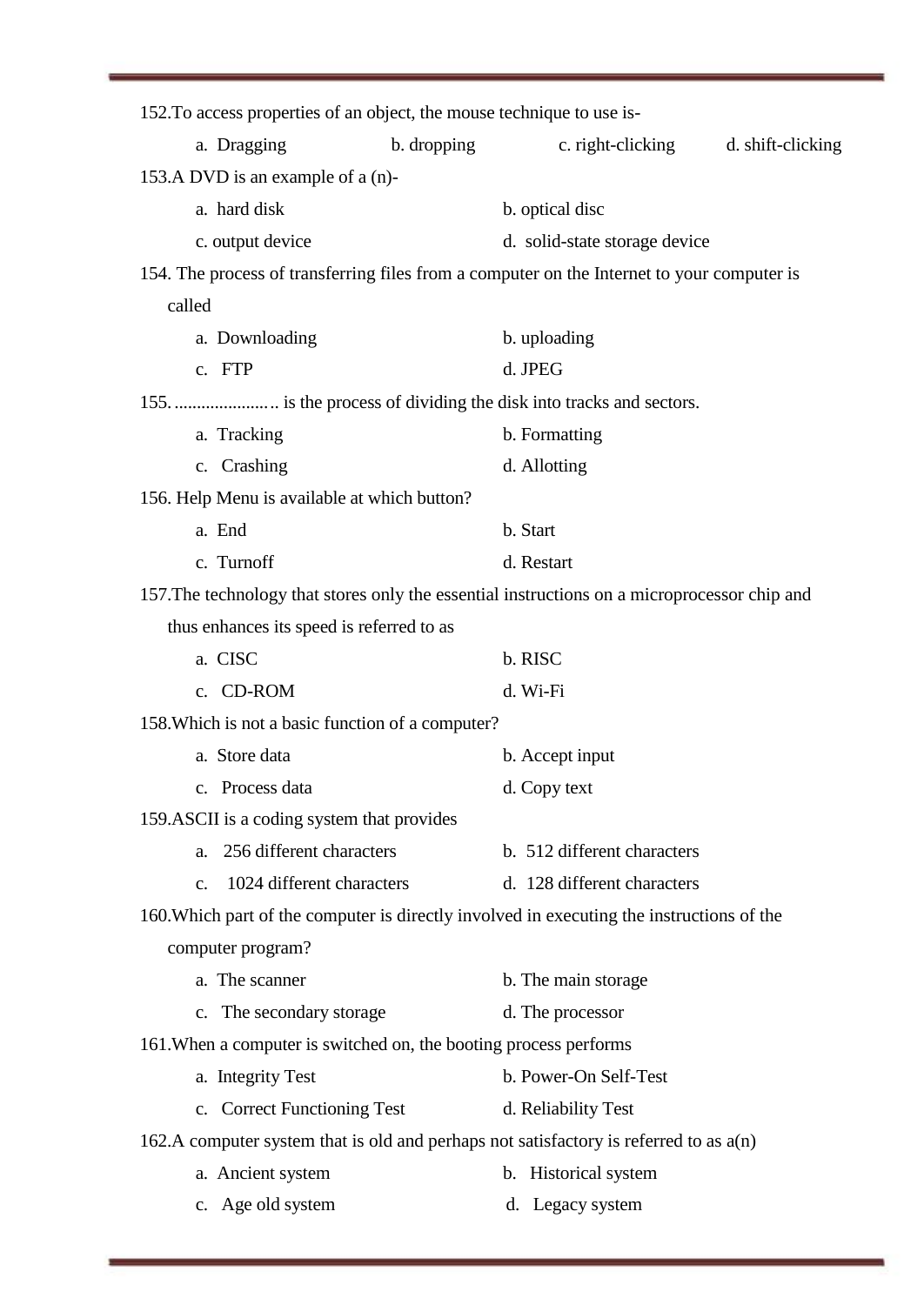|                | 163. Which of the following is not a binary number?          |                |                                                                                          |                  |
|----------------|--------------------------------------------------------------|----------------|------------------------------------------------------------------------------------------|------------------|
|                | a. 001                                                       | b. 101         | c. 202                                                                                   | d. 110           |
|                | 164. Which of the following does not store data permanently? |                |                                                                                          |                  |
|                | a. ROM                                                       | b. RAM         | c. Floppy Disk d. Hard Disk                                                              |                  |
|                | 165. Which of the following is the smallest storage?         |                |                                                                                          |                  |
|                | a. Megabyte                                                  | b. Gigabyte    | c. Terabyte                                                                              | d. None of these |
|                |                                                              |                | 166. Which of the following contains permanent data and gets updated during the          |                  |
|                | processing of transactions?                                  |                |                                                                                          |                  |
|                | a. Operating System File                                     |                | b. Transaction file                                                                      |                  |
|                | c. Software File                                             |                | d. Master file                                                                           |                  |
|                |                                                              |                | 167. Which of the following helps to protect floppy disks from data getting accidentally |                  |
| erased?        |                                                              |                |                                                                                          |                  |
|                | a. Access notch                                              |                | b. Write-protect notch                                                                   |                  |
|                | c. Entry notch                                               |                | d. Input notch                                                                           |                  |
|                | 168.A modem is connected to                                  |                |                                                                                          |                  |
|                | a. a telephone line                                          |                | b. a keyboard                                                                            |                  |
|                | c. a printer                                                 |                | d. a monitor                                                                             |                  |
|                |                                                              |                | 169. Large transaction processing systems in automated organisations use                 |                  |
|                | a. Online processing                                         |                | b. Batch Processing                                                                      |                  |
|                | c. Once-a-day Processing                                     |                | d. End-of-day processing                                                                 |                  |
|                | 170. In a computer, most processing takes place in           |                |                                                                                          |                  |
|                | a. Memory                                                    |                | b. RAM                                                                                   |                  |
|                | c. motherboard                                               |                | d. CPU                                                                                   |                  |
|                | 171. Which of the following is not a storage medium?         |                |                                                                                          |                  |
|                | a. Hard disk                                                 | b. Flash drive | c. DVD                                                                                   | d. scanner       |
|                | 172 The computer abbreviation KB usually means               |                |                                                                                          |                  |
|                | a. Key Block                                                 | b. Kernel Boot | c. Kilo Byte                                                                             | d. Kit Bit       |
|                | 173. The typical computer criminal is $a(n)$ :               |                |                                                                                          |                  |
| a.             | Young hacker.                                                |                |                                                                                          |                  |
| $\mathbf b$ .  | Trusted employee with no criminal record.                    |                |                                                                                          |                  |
| c.             | Trusted employee with a long, but unknown criminal record.   |                |                                                                                          |                  |
| d.             | Overseas young cracker.                                      |                |                                                                                          |                  |
|                | 174. The common name for the crime of stealing passwords is: |                |                                                                                          |                  |
| a.             | Jacking.                                                     |                | b. Identity theft.                                                                       |                  |
| $\mathbf{c}$ . | Spoofing.                                                    | d. Hacking.    |                                                                                          |                  |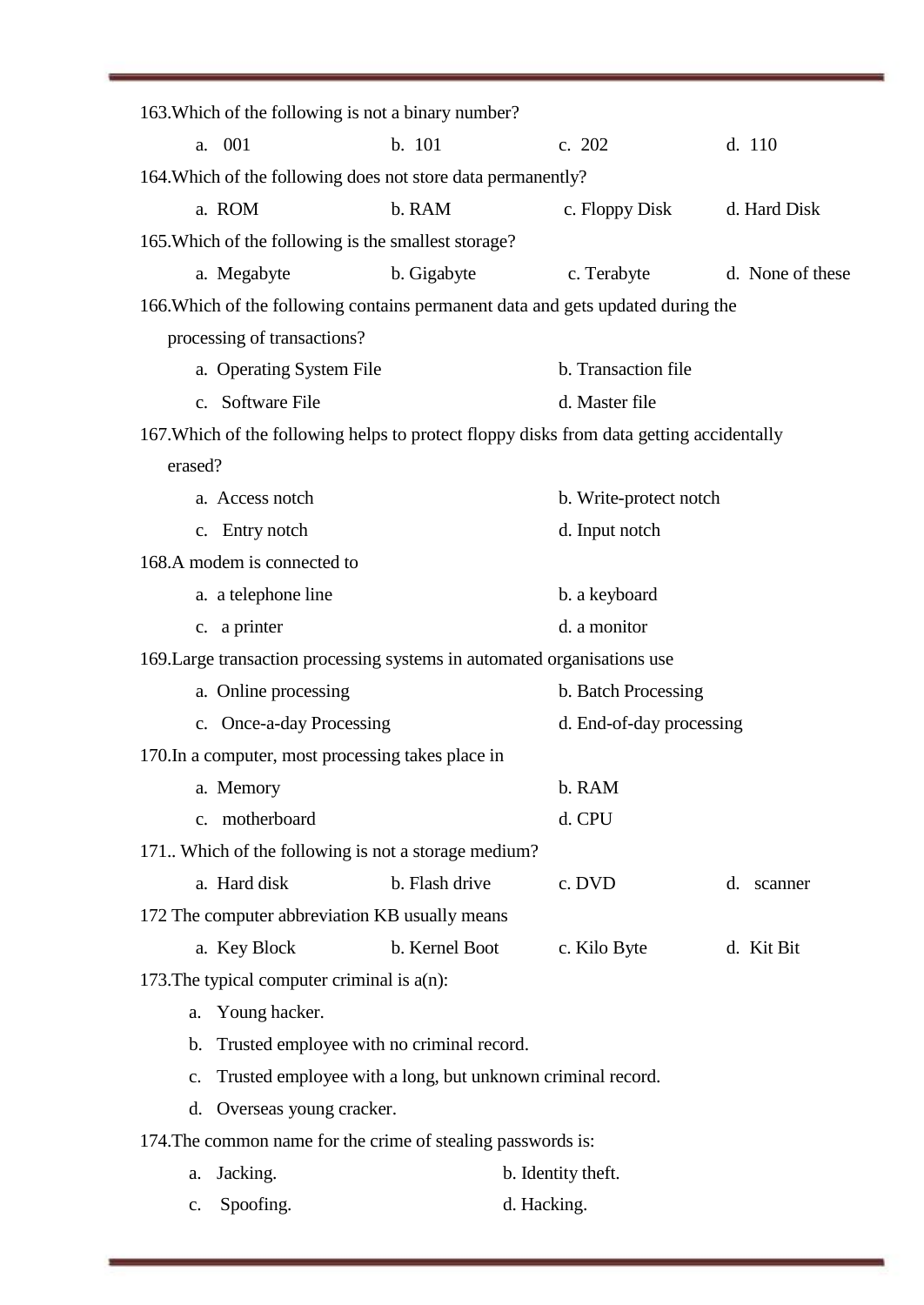| 175. Collecting personal information and effectively posing as another individual is known |                                                                                              |
|--------------------------------------------------------------------------------------------|----------------------------------------------------------------------------------------------|
| as the crime of:                                                                           |                                                                                              |
| a. Spooling.                                                                               | b. Identity theft.                                                                           |
| c. Spoofing.                                                                               | d. Hacking.                                                                                  |
| 176. Malicious software is known as:                                                       |                                                                                              |
| a. Badware.                                                                                | b. Malware.                                                                                  |
| c. Maliciousware.                                                                          | d. Illegalware.                                                                              |
|                                                                                            | 177. A program that performs a useful task while simultaneously allowing destructive acts is |
| a:                                                                                         |                                                                                              |
| a. Worm.                                                                                   | b. Trojan horse.                                                                             |
| c. Virus.                                                                                  | d. Macro virus.                                                                              |
|                                                                                            | 178.An intentionally disruptive program that spreads from program to program or from disk    |
| to disk is known as a:                                                                     |                                                                                              |
| a. Trojan horse.                                                                           | b. Virus.                                                                                    |
| c. Time bomb.                                                                              | d. Time-related bomb sequence.                                                               |
| 179. In 1999, the Melissa virus was a widely publicised:                                   |                                                                                              |
| a. E-mail virus.                                                                           | b. Macro virus.                                                                              |
| c. Trojan horse.                                                                           | d. Time bomb.                                                                                |
| 180. What type of virus uses computer hosts to reproduce itself?                           |                                                                                              |
| a. Time bomb                                                                               | b. Worm                                                                                      |
| c. Melissa virus                                                                           | d. Macro virus                                                                               |
| 181. The thing that eventually terminates a worm virus is a lack of:                       |                                                                                              |
| a. Memory or disk space.                                                                   | b. Time.                                                                                     |
| c. CD drives space.                                                                        | d. CD-RW.                                                                                    |
| 182. When a logic bomb is activated by a time-related event, it is known as a:             |                                                                                              |
| a. Time-related bomb sequence.                                                             | b. Virus.                                                                                    |
| c. Time bomb.                                                                              | d. Trojan horse.                                                                             |
| 183.A logic bomb that was created to erupt on Michelangelo's birthday is an example of a:  |                                                                                              |
| a. Time-related bomb sequence.                                                             | b. Virus.                                                                                    |
| c. Time bomb.                                                                              | d. Trojan horse.                                                                             |
| 184. What is the name of an application program that gathers user information and sends it |                                                                                              |
| to someone through the Internet?                                                           |                                                                                              |
| a. A virus                                                                                 | b. Spybot                                                                                    |
| c. Logic bomb                                                                              | d. Security patch                                                                            |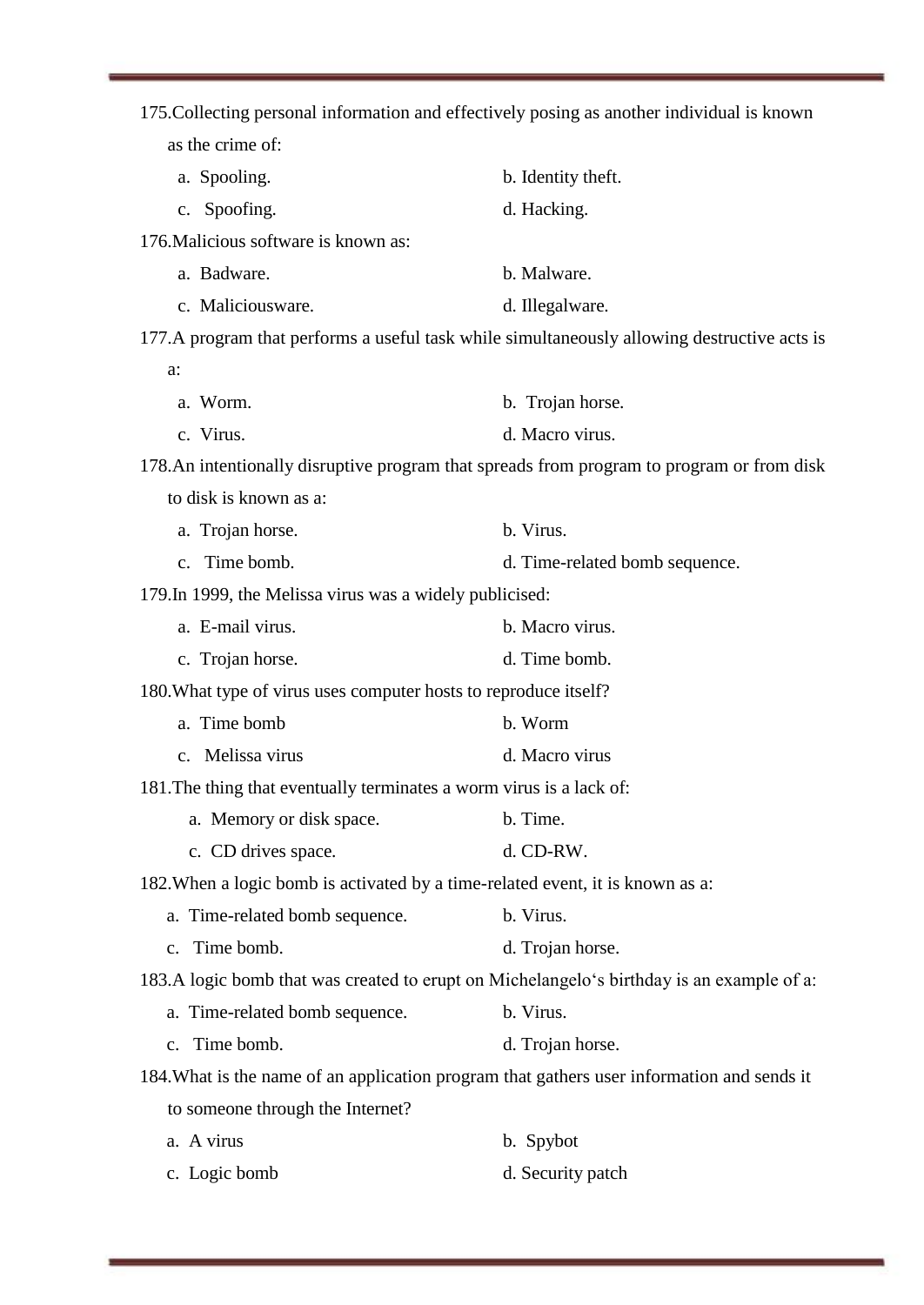| 185.------ is the measurement of things such as fingerprints and retinal scans used for |                            |
|-----------------------------------------------------------------------------------------|----------------------------|
| security access.                                                                        |                            |
| a. Biometrics                                                                           | b. Bio measurement         |
| c. Computer security                                                                    | d. Smart weapon machinery  |
| 186. What is the most common tool used to restrict access to a computer system?         |                            |
| a. User logins                                                                          | b. Passwords               |
| b. Computer keys                                                                        | d. Access-control software |
| 187. Hardware or software designed to guard against unauthorized access to a computer   |                            |
| network is known as $a(n)$ :                                                            |                            |
| Hacker-proof program.<br>a.                                                             | b. Firewall.               |
| Hacker-resistant server.<br>$C_{\bullet}$                                               | d. Encryption safe wall.   |
| 188. The scrambling of code is known as:                                                |                            |
| Encryption.<br>a.                                                                       | b. a firewall.             |
| c. Scrambling.                                                                          | d. Password proofing.      |
| 189. To prevent the loss of data during power failures, use $a(n)$ :                    |                            |
| Encryption program.<br>a.                                                               | b. Surge protector.        |
| c. Firewall.                                                                            | d. UPS.                    |
| 190.------Is defined as any crime completed through the use of computer technology.     |                            |
| Computer forensics<br>a.                                                                | b. Computer crime          |
| Hacking<br>c.                                                                           | d. Cracking                |
| ------ refers to electronic trespassing or criminal hacking.<br>191.                    |                            |
| a. Cracking                                                                             | b. Jacking                 |
| Spoofing<br>$\mathbf{c}$ .                                                              | d. Smarming                |
| 192.<br>The first electronic computer was developed by                                  |                            |
| J.V. Attansoff<br>a.                                                                    | b. Bill Gates              |
| Simur Cray<br>c.                                                                        | d. Winton Serf             |
| Snowbol is $an/a$ ---------<br>193.                                                     |                            |
| Operating system<br>a.                                                                  | b. HLL                     |
| Software<br>c.                                                                          | d. Search engine           |
| Switching device of fifth generation computer is--------<br>194.                        |                            |
| Vacuum tubes<br>a.                                                                      | b. Transistors             |
| IC<br>c.                                                                                | d. VLSI                    |
| 195.<br>---------- computers operates essentially by counting                           |                            |
| Portable computer<br>a.                                                                 | b. Hybrid computer         |
| Analog computer<br>c.                                                                   | d. Digital computer        |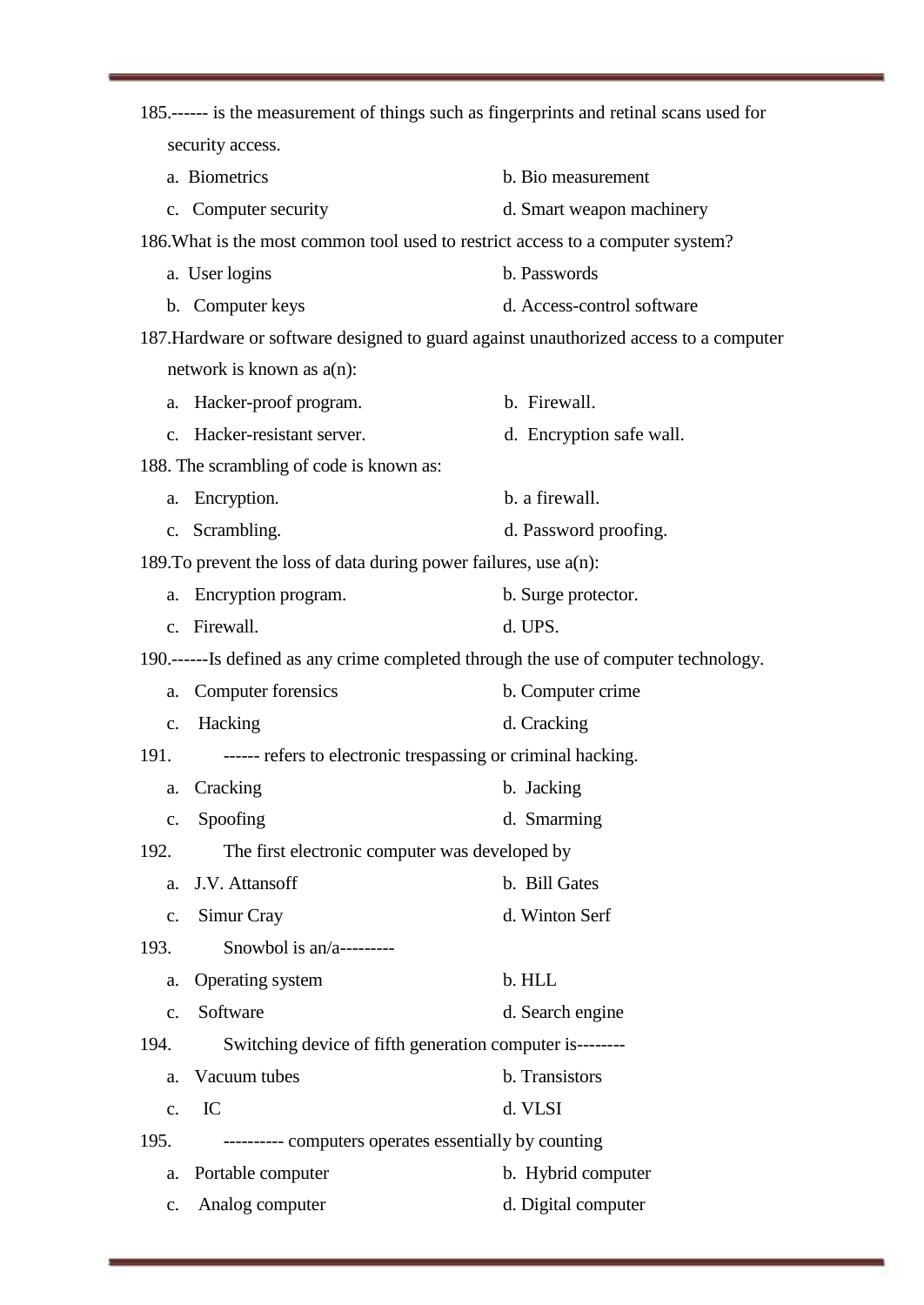| 196.          |                             |                                                                               |                       | ---------- computer is small general purpose micro computer, but larger than portable |
|---------------|-----------------------------|-------------------------------------------------------------------------------|-----------------------|---------------------------------------------------------------------------------------|
|               | computer                    |                                                                               |                       |                                                                                       |
|               | a. Hybrid                   | b. Digital                                                                    | c. Desktop            | d. Laptop                                                                             |
| 197.          |                             | Cathode Ray Tube is a form of                                                 |                       |                                                                                       |
|               | a. Keyboard                 | b. Mouse                                                                      | c. Monitor            | d. Mother board                                                                       |
| 198.          | Trackball is a              |                                                                               |                       |                                                                                       |
|               | a. Input device             |                                                                               | b. Output device      |                                                                                       |
|               | c. Programming language     |                                                                               | d. Software           |                                                                                       |
|               |                             |                                                                               |                       |                                                                                       |
|               | a. Micro                    | b. Mainframe                                                                  | c. Super              | d. Mini                                                                               |
|               |                             |                                                                               |                       |                                                                                       |
|               | a. Micro                    | b. Mainframe                                                                  | c. Super              | d. Mini                                                                               |
| 201.          |                             | Note book, laptop, palm, hand-held computers are coming under the category of |                       |                                                                                       |
|               | computer                    |                                                                               |                       |                                                                                       |
|               | a. Digital computer         |                                                                               | b. Mainframe computer |                                                                                       |
|               | c. Portable computer        |                                                                               | d. Hybrid computer    |                                                                                       |
| 202.          |                             | Light pen and joystick are                                                    |                       |                                                                                       |
| a.            | Algorithm                   |                                                                               | b. Input devices      |                                                                                       |
|               | c. Output devices           |                                                                               | d. Portals            |                                                                                       |
| 203.          | Touch Screen is             |                                                                               |                       |                                                                                       |
| a.            | Input device                |                                                                               | b. Output device      |                                                                                       |
|               | c. Both a $&$ b above       |                                                                               | d. None of these      |                                                                                       |
|               |                             |                                                                               |                       |                                                                                       |
| a.            | Inkjet                      |                                                                               | b. Laser              |                                                                                       |
| $C_{\bullet}$ | Thermal                     |                                                                               | d. Dot matrix         |                                                                                       |
|               |                             |                                                                               |                       |                                                                                       |
| a.            | Inkjet                      |                                                                               | b. Laser              |                                                                                       |
|               | c. Thermal                  |                                                                               | d. Dot matrix         |                                                                                       |
|               | 206.  are high-end printers |                                                                               |                       |                                                                                       |
| a.            | Inkjet                      |                                                                               | b. Laser              |                                                                                       |
|               | c. Thermal                  |                                                                               | d. Dot matrix         |                                                                                       |
|               |                             | 207.  are used for plotting graphs and design on papers                       |                       |                                                                                       |
| a.            | Trackball                   |                                                                               | b. Joystick           |                                                                                       |
|               | c. Light pen                |                                                                               | d. Plotters           |                                                                                       |
|               |                             | 208. Daisy wheel, Drum, chain etc are the                                     |                       |                                                                                       |
| a.            | Flow chart                  |                                                                               | b. Mouse              |                                                                                       |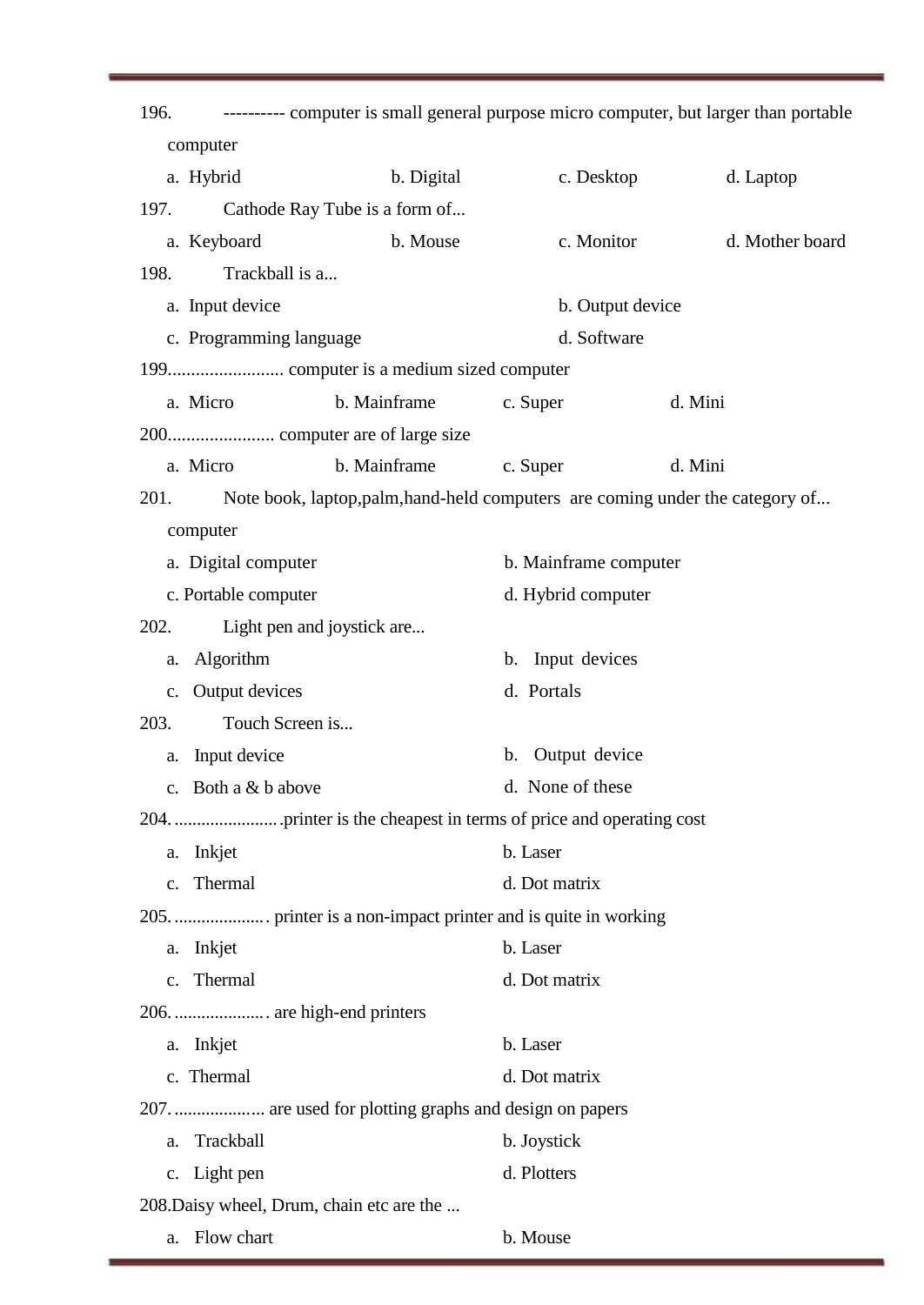| c. Key board                                          | d. Printers                  |
|-------------------------------------------------------|------------------------------|
| 209. What are specific to users' needs                |                              |
| System software<br>a.                                 | b. Application software      |
| c. Assemblers                                         | d. Compilers                 |
| 210.Joshy, Perfumes are examples of                   |                              |
| Operating system<br>a.                                | b. Computer languages        |
| Computer viruses<br>c.                                | d. Web portals               |
| 211. Which of the following is/ are operating systems |                              |
| Windows<br>a.                                         | b. Unix                      |
| OS/2<br>$\mathbf{C}$ .                                | d. All of these              |
| 212. "MAN" stands for                                 |                              |
| Maximum Area Network<br>a.                            | b. Minimum Area Network      |
| Main Area Network<br>$C_{\bullet}$                    | d. Metropolitan Area Network |
| 213. Which of the following is a network topology     |                              |
| LAN<br>a.                                             | b. WAN                       |
| c. MAN                                                | d. BUS                       |
| 214. Which of the following is a type of network      |                              |
| b. Bus<br>a. Ring                                     | c. Star<br>d. PAN            |
| 215. VOIP stands for                                  |                              |
| Voice over IP<br>a.                                   | b. Video over IP             |
| Viruses over IP<br>$\mathbf{c}$ .                     | d. Virtual over IP           |
| 216. The first web browser is                         |                              |
| Mosaic<br>a.                                          | b. Netscape                  |
| c. Internet explorer                                  | d. Collabra                  |
| 217.LAN stands for                                    |                              |
| <b>Limited Area Network</b><br>a.                     | b. Logical Area Network      |
| c. Local Area Network                                 | d. Large Area Network        |
|                                                       |                              |
| IP address<br>a.                                      | b. Domains                   |
| Protocol<br>$\mathbf{C}$ .                            | d. Gateway                   |
| 219. NOS stands for                                   |                              |
| a. Node operating system                              | b. Non-open software         |
| c. Network Operating system                           | d. Non-operating software    |
|                                                       |                              |
| MS Word<br>a.                                         | b. Editors                   |
| PowerPoint<br>c.                                      | d. MS publisher              |
|                                                       |                              |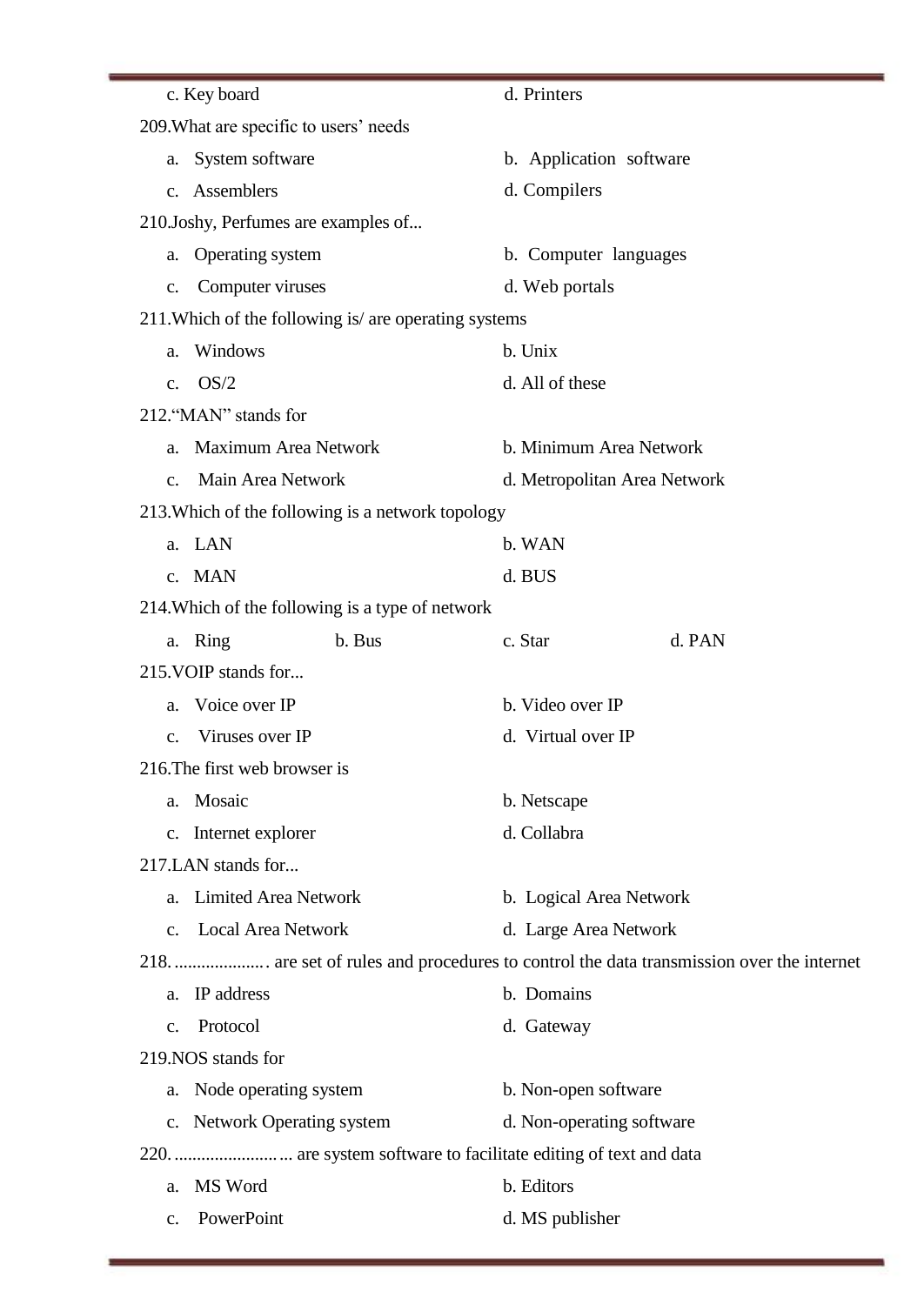| 221.                                      |                                                                      | Computers, combine both measuring and counting, are called : |                       |               |                 |  |  |
|-------------------------------------------|----------------------------------------------------------------------|--------------------------------------------------------------|-----------------------|---------------|-----------------|--|--|
| a. Analog                                 |                                                                      | b. Digital                                                   |                       | c. Hybrid     | d. All of these |  |  |
| 222.                                      |                                                                      | In world today, most of the computers are :                  |                       |               |                 |  |  |
| a. Digital                                |                                                                      | b. Hybrid                                                    |                       | c. Analog     | d. Complex      |  |  |
| 223.                                      |                                                                      | Physical structure of computer is called :                   |                       |               |                 |  |  |
| a. Software                               |                                                                      | b. Hardware                                                  |                       | c. Human ware | d. All of these |  |  |
| 224.                                      | In which type of computer, data are represented as discrete signals. |                                                              |                       |               |                 |  |  |
| a. Analog computer<br>b. Digital computer |                                                                      |                                                              |                       |               |                 |  |  |
| c. both                                   | d. Hybrid Computer                                                   |                                                              |                       |               |                 |  |  |
| 225.                                      | Which of the following is available in the form of a PC now?         |                                                              |                       |               |                 |  |  |
| a. Mainframe                              |                                                                      |                                                              | b. Microcomputer      |               |                 |  |  |
|                                           | c. Minicomputer                                                      |                                                              | d. Both $(B)$ & $(C)$ |               |                 |  |  |
|                                           | 226. PARAM is an example of:                                         |                                                              |                       |               |                 |  |  |

| a. Super computer | b. PC  |
|-------------------|--------|
| c. Laptop         | d. PDA |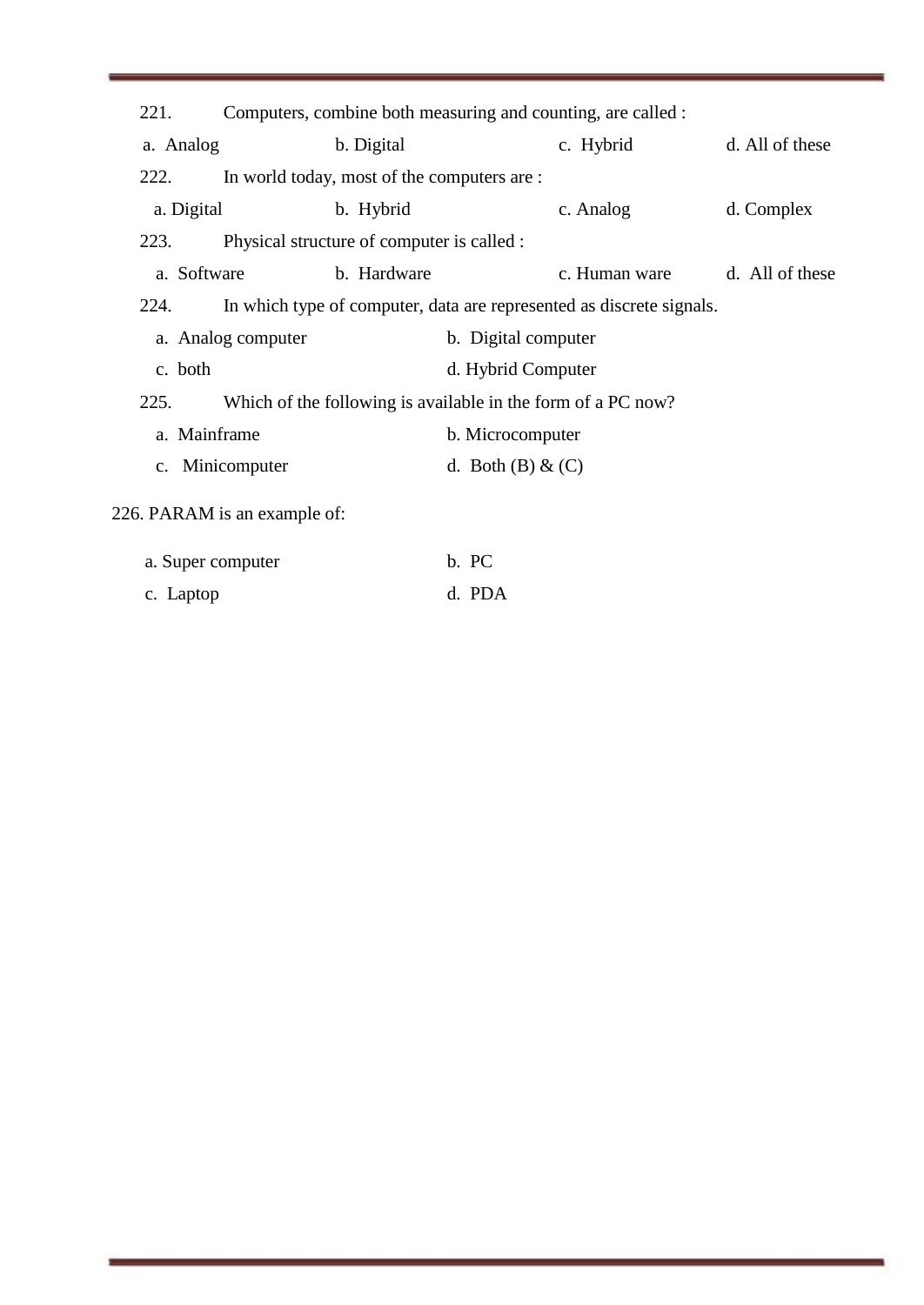ANSWER KEY

| Q.No            | Answer         | Q.No            | Answer                  | Q.No             | Answer         | Q.No             | Answer                                                                                                 | Q.No             | Answer       |
|-----------------|----------------|-----------------|-------------------------|------------------|----------------|------------------|--------------------------------------------------------------------------------------------------------|------------------|--------------|
| $\mathbf{1}$    | $\mathbf{a}$   | 55              | $\mathbf b$             | 109              | $\mathbf d$    | 163              | $\mathbf c$                                                                                            | 217              | $\mathbf{C}$ |
| $\mathbf{2}$    | $\mathbf b$    | 56              | $\mathbf{C}$            | 110              | $\rm{a}$       | 164              | $\mathbf b$                                                                                            | 218              | $\mathbf C$  |
| $\overline{3}$  | $\bf b$        | 57              | $\mathbf{C}$            | 111              | $\mathbf b$    | 165              | $\overline{\mathbf{d}}$                                                                                | $\overline{219}$ | $\mathbf{C}$ |
| $\overline{4}$  | $\rm{a}$       | 58              | $\mathbf b$             | 112              | $\mathbf b$    | 166              | $\mathrm{d}% \left\vert \mathbf{r}_{i}\right\rangle =\mathrm{d}\left\vert \mathbf{r}_{i}\right\rangle$ | 220              | $\mathbf b$  |
| $\overline{5}$  | $\rm{a}$       | 59              | $\rm{a}$                | 113              | $\overline{b}$ | 167              | $\overline{b}$                                                                                         | $\overline{221}$ | $\mathbf{C}$ |
| $\overline{6}$  | $\mathbf{c}$   | 60              | $\mathbf d$             | 114              | $\mathbf{C}$   | 168              | $\mathbf{a}$                                                                                           | 222              | $\rm{a}$     |
| $\overline{7}$  | $\mathbf{a}$   | 61              | $\rm{a}$                | 115              | $\mathbf{c}$   | 169              | $\mathbf b$                                                                                            | 223              | $\mathbf b$  |
| $\overline{8}$  | $\mathbf b$    | 62              | $\bf b$                 | 116              | $\mathbf{C}$   | 170              | $\mathbf d$                                                                                            | 224              | $\mathbf b$  |
| $\overline{9}$  | $\mathbf{a}$   | 63              | $\mathbf b$             | 117              | $\mathbf{C}$   | 171              | $\rm d$                                                                                                | $\overline{225}$ | $\bf b$      |
| $\overline{10}$ | $\overline{b}$ | 64              | $\mathbf{C}$            | 118              | $\overline{b}$ | $\overline{172}$ | $\mathbf c$                                                                                            | $\overline{226}$ | $\rm{a}$     |
| $\overline{11}$ | $\mathbf{a}$   | 65              | $\mathbf{C}$            | <b>119</b>       | $\overline{b}$ | 173              | $\overline{b}$                                                                                         |                  |              |
| $\overline{12}$ | $\mathbf b$    | 66              | $\rm{a}$                | 120              | $\rm{a}$       | 174              | $\mathbf{c}$                                                                                           |                  |              |
| 13              | $\mathbf{a}$   | 67              | $\mathbf{C}$            | 121              | $\rm{a}$       | 175              | $\mathbf b$                                                                                            |                  |              |
| 14              | $\mathbf b$    | 68              | $\mathbf d$             | 122              | $\mathbf{C}$   | 176              | $\mathbf b$                                                                                            |                  |              |
| $\overline{15}$ | $\overline{b}$ | 69              | $\mathbf d$             | 123              | $\overline{b}$ | 177              | $\overline{b}$                                                                                         |                  |              |
| $\overline{16}$ | $\mathbf{a}$   | $\overline{70}$ | $\overline{d}$          | $\overline{124}$ | $\rm{a}$       | 178              | $\overline{b}$                                                                                         |                  |              |
| $\overline{17}$ | $\mathbf{a}$   | $\overline{71}$ | $\mathbf{C}$            | $\overline{125}$ | $\mathbf a$    | 179              | $\rm{a}$                                                                                               |                  |              |
| 18              | $\mathbf{a}$   | $\overline{72}$ | $\mathbf b$             | 126              | $\rm{a}$       | 180              | $\mathbf b$                                                                                            |                  |              |
| 19              | $\mathbf{a}$   | 73              | $\mathbf b$             | 127              | $\mathbf b$    | 181              | $\rm{a}$                                                                                               |                  |              |
| $\overline{20}$ | $\overline{b}$ | $\overline{74}$ | $\mathbf{a}$            | 128              | $\mathbf{a}$   | 182              | $\mathbf{c}$                                                                                           |                  |              |
| 21              | a              | $\overline{75}$ | $\mathbf b$             | 129              | a              | 183              | $\mathbf{c}$                                                                                           |                  |              |
| 22              | $\overline{d}$ | 76              | $\overline{d}$          | 130              | a              | 184              | $\mathbf b$                                                                                            |                  |              |
| 23              | $\overline{b}$ | 77              | $\mathbf{C}$            | 131              | $\mathbf b$    | 185              | $\mathbf{a}$                                                                                           |                  |              |
| 24              | a              | 78              | a                       | 132              | $\mathbf{c}$   | 186              | $\mathbf b$                                                                                            |                  |              |
| $\overline{25}$ | a              | 79              | $\overline{\mathrm{d}}$ | 133              | $\overline{b}$ | 187              | $\overline{b}$                                                                                         |                  |              |
| 26              | $\mathbf d$    | 80              | $\overline{b}$          | 134              | $\overline{b}$ | 188              | a                                                                                                      |                  |              |
| $\overline{27}$ | a              | 81              | $\mathbf d$             | 135              | $\overline{d}$ | 189              | $\overline{d}$                                                                                         |                  |              |
| 28              | a              | 82              | $\mathbf b$             | 136              | $\mathbf b$    | 190              | $\overline{b}$                                                                                         |                  |              |
| 29              | $\mathbf b$    | 83              | a                       | 137              | $\mathbf b$    | 191              | $\mathbf{a}$                                                                                           |                  |              |
| $\overline{30}$ | $\mathbf{C}$   | 84              | a                       | 138              | $\mathbf{C}$   | 192              | a                                                                                                      |                  |              |
| $\overline{31}$ | $\mathbf{c}$   | 85              | $\mathbf b$             | 139              | $\mathbf{C}$   | 193              | $\mathbf b$                                                                                            |                  |              |